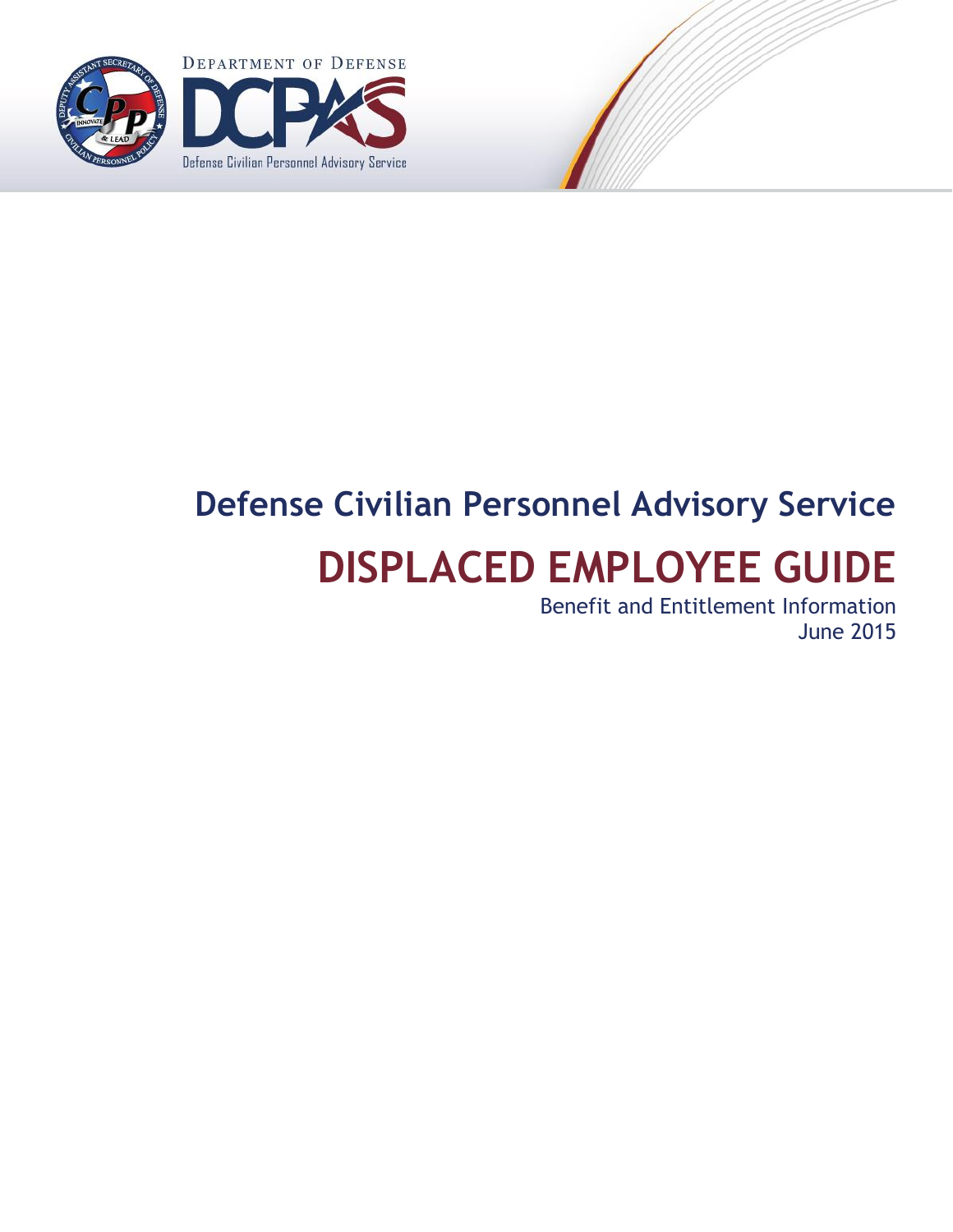

## **FOREWORD**

This guide replaces the previous version, which was dated March 2011. It complies with the general information requirements in section 351.803 of title 5, Code of Federal Regulations (CFR), and provides basic information concerning the right to reemployment consideration, career transition assistance, and benefits and entitlements for employees adversely affected by reduction in force (RIF), or transfer of function (TOF) outside of the commuting area.

Department of Defense (DoD) activities must ensure that a copy of this guide is provided to all employees adversely affected by RIF or TOF, and to those entitled to grade retention. This guide must be provided to each employee with his or her specific notice of separation or change to lower grade. The guide may also be distributed to employees immediately upon announcement of any planned reorganization or transformation action. Local reproduction of the guide is authorized. Activities must insert a copy of the Merit Systems Protection Board (MSPB) Appeals Regulations and Appeal Form at Appendix 1 when issuing the Displaced Employee Guide.

Recommended revisions should be submitted through DoD Component channels to the Chief, Staffing and Civilian Transition Programs Division, Defense Civilian Personnel Advisory Service (DCPAS). A copy of this document is available on the DCPAS website at <http://www.cpms.osd.mil/Subpage/Library>.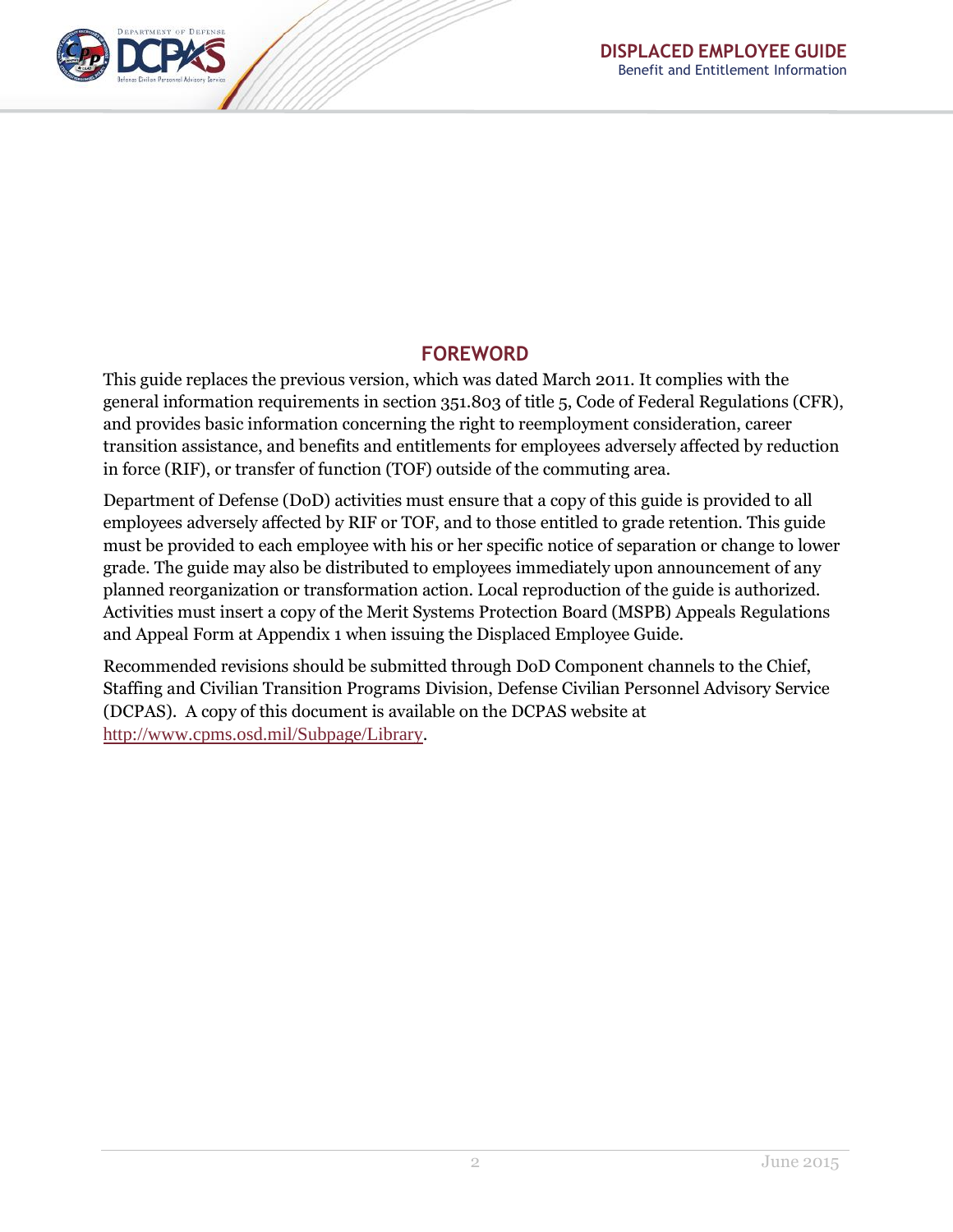

## **TABLE OF CONTENTS**

| 1.0         |                                                           |
|-------------|-----------------------------------------------------------|
| A.          |                                                           |
| <b>B.</b>   |                                                           |
| 2.0         |                                                           |
| A.          |                                                           |
| <b>B.</b>   |                                                           |
| C.          |                                                           |
| D.          |                                                           |
| Ε.          |                                                           |
| 3.0         |                                                           |
| A.          |                                                           |
| <b>B.</b>   |                                                           |
| $C_{\cdot}$ |                                                           |
| D.          |                                                           |
| 4.0         |                                                           |
| A.          |                                                           |
| <b>B.</b>   |                                                           |
| C.          |                                                           |
| D.          |                                                           |
| Ε.          |                                                           |
| F.          |                                                           |
| G.          |                                                           |
| Η.          | FEDERAL EMPLOYEES GROUP LIFE INSURANCE (FEGLI) PROGRAM 25 |
| 5.0         |                                                           |
| A.          |                                                           |
| <b>B.</b>   |                                                           |
| $C_{\cdot}$ |                                                           |
| D.          |                                                           |
|             |                                                           |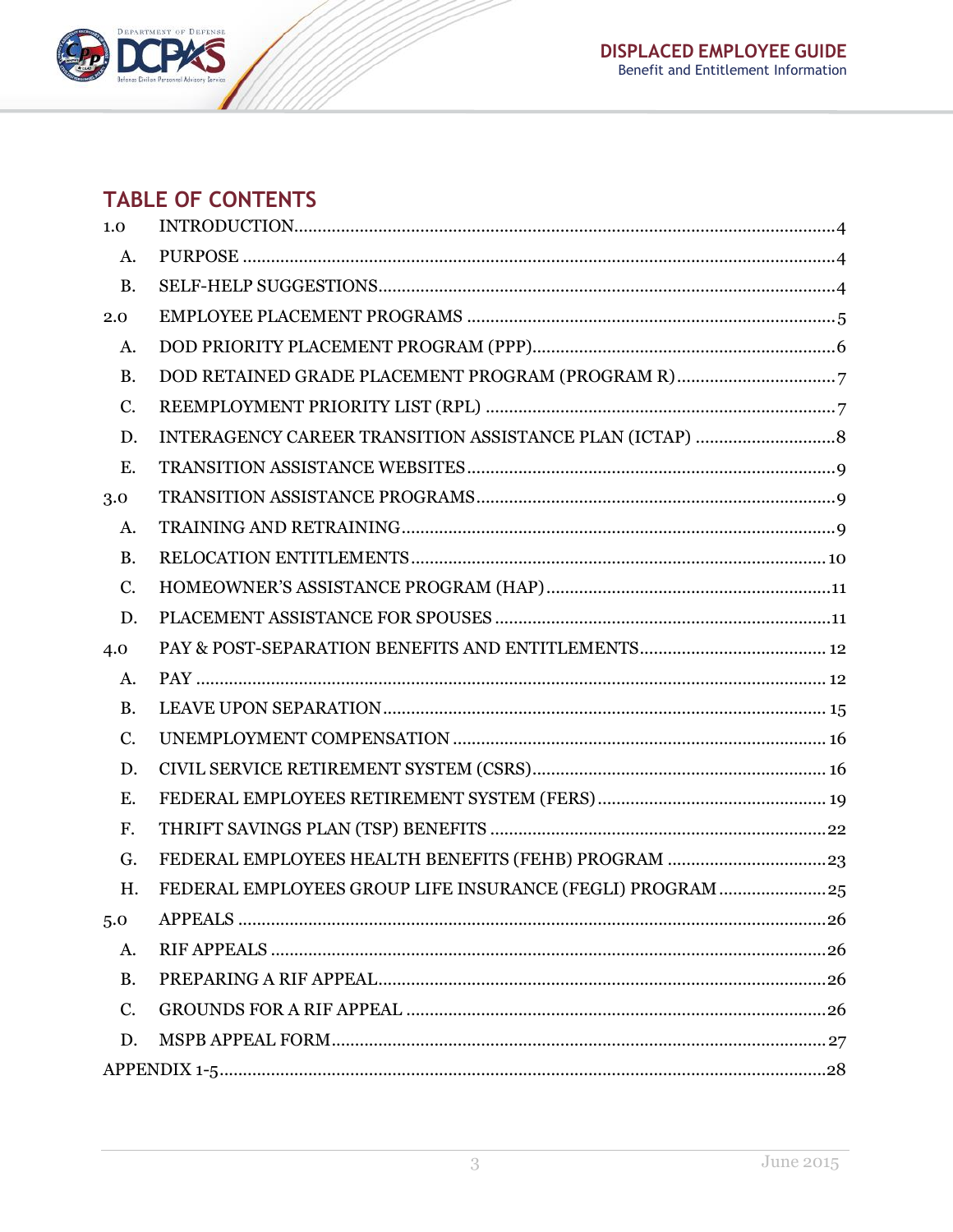

## <span id="page-3-1"></span><span id="page-3-0"></span>**1.0 INTRODUCTION**

#### **A. PURPOSE**

This guide provides basic information concerning the right to reemployment consideration, career transition assistance, and benefits and entitlements for employees adversely affected by reduction in force (RIF) or by transfer of function (TOF) outside of the commuting area. It complies with the employee general information requirements in title 5 Code of Federal Regulations (CFR) section 351.803, and DoD Components must ensure that a copy of this document is provided to all employees receiving specific RIF or TOF notices. The information in this guide is not intended to be all-inclusive, and it neither amends nor supersedes Federal regulations or DoD policies and procedures. Your supporting human resources office (HRO) is responsible for providing in-depth RIF and TOF counseling, as well as information concerning reemployment and outplacement programs, career transition assistance, the Employee Assistance Program (EAP), and other benefits and entitlements. The use of the term HRO in this guide refers to both on-site customer support units and regional service centers. The office providing a specific service may vary by DoD Component.

#### <span id="page-3-2"></span>**B. SELF-HELP SUGGESTIONS**

- 1) Placement assistance programs usually require an up-to-date and accurate employment application or resume. When preparing the application or resume, you should completely describe your knowledge, skills, and abilities, and make several copies so you can quickly register for placement programs or apply for available vacancies. In addition to listing your current and past work assignments, include all information that describes your qualifications (e.g., licenses or certifications, education, specialized training, etc.). You may be asked to sign a release authorizing your supporting HRO to provide your application or resume to your State Workforce Agency and potential public and private sector employers.
- 2) Prior to registering in placement assistance programs, carefully consider the lowest grade level or pay band you are willing to accept. If you are available for placement at lower grades or pay bands, opportunities for continuing your Federal career will be proportionately greater. If you enter a DoD position at a lower grade or pay band without a break in service and are otherwise eligible, your pay will be set in accordance with the retained grade or retained pay rules that are applicable to your position. If you are placed through the Priority Placement Program (PPP) but are not eligible for grade or pay retention (e.g., if you are placed following a break in service), your last earned rate of pay will be preserved to the maximum extent permitted by law. In any event, your new employer's HRO will be responsible for setting your pay in accordance with the applicable regulations.
- 3) When registering for placement consideration outside your commuting area, you should gather as much information as possible on climate, cost-of-living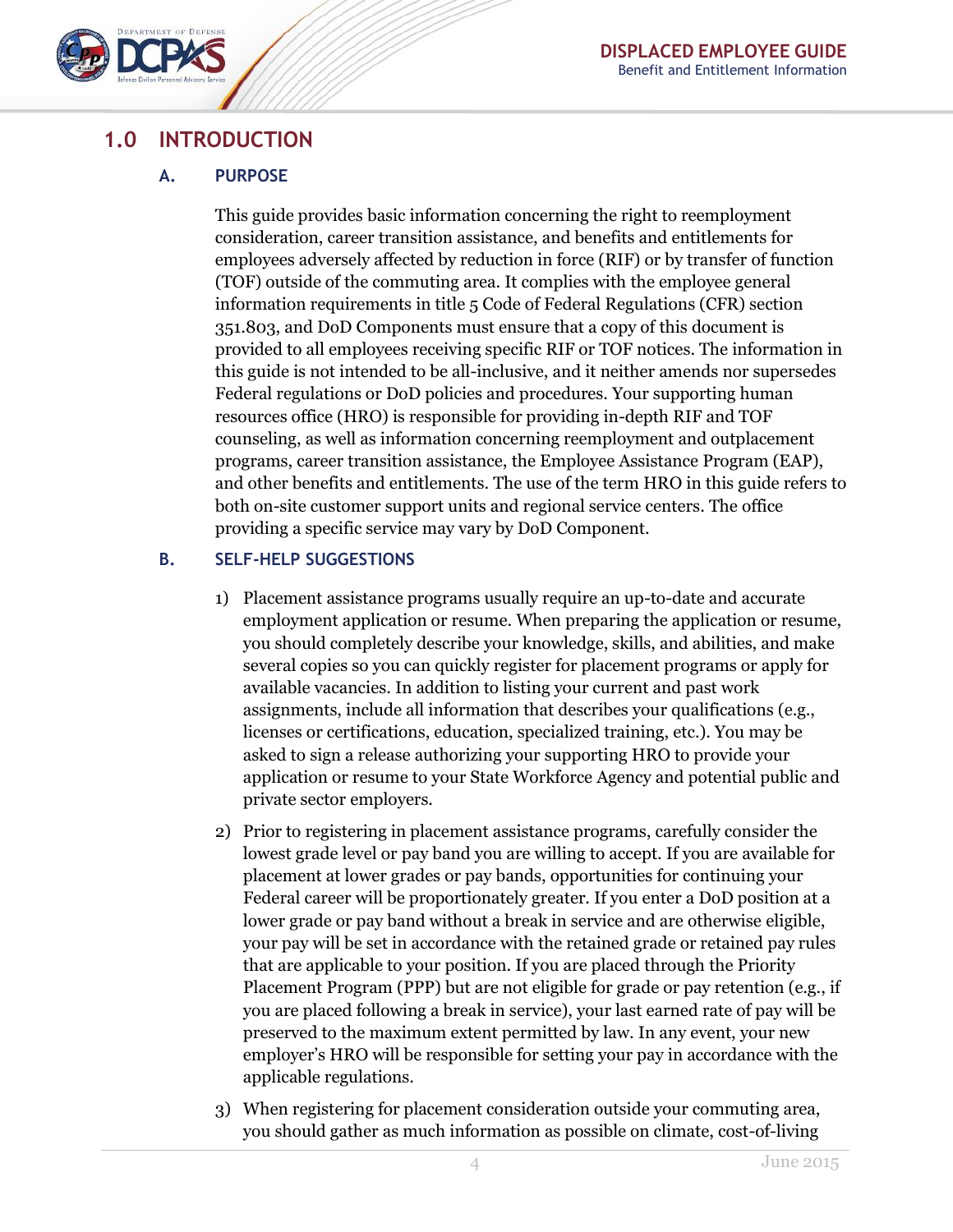

(including state and local taxes), housing costs, schools, and other living conditions. You should consult with family members before declaring availability for other geographical areas, since relocation will require an adjustment on their part as well. Before accepting a job offer in another geographic area, you should always determine whether relocation expenses will be paid, and by whom. If you make yourself available for positions outside of your current commuting area, you should be ready to relocate on short notice.

- 4) It is important to keep your supporting HRO advised concerning your whereabouts so you can be reached when job opportunities are available. Delays in contacting you could result in missed job opportunities.
- 5) Be proactive in seeking employment. Do not rely solely on Federal placement assistance programs. Although your supporting HRO will take every possible action to provide continued employment, vacancies at other DoD installations and other Federal agencies may be limited. By personally seeking employment with both public and private organizations, you avoid relying solely on someone else to secure your future.
- 6) Regardless of the manner by which you are leaving the DoD employment rolls (i.e., involuntary separation, retirement, or resignation), you may be eligible for unemployment compensation. You should contact your local State Workforce Agency regarding any eligibility for benefits. If you are retiring, please see the retirement information in Chapter 4, paragraph D (CSRS) or paragraph E (FERS).
- 7) If you are eligible for retirement, you should consult with the following:
	- a) Your supporting HRO retirement counselor;
	- b) The Social Security Administration [\(http://www.ssa.gov\)](http://www.ssa.gov/) because you may be eligible for benefits;
	- c) The Internal Revenue Service [\(http://www.irs.gov\)](http://www.irs.gov/), since income tax benefits are available to certain retirees;
	- d) The Department of Veterans Affairs [\(http://www.va.gov\)](http://www.va.gov/) if you have prior military service, since veterans may be eligible to apply for certain benefits; and
	- e) Your State Workforce Agency (SWA) [\(http://www.servicelocator.org/owslinks.asp\)](http://www.servicelocator.org/owslinks.asp). Some states offer benefits, including unemployment compensation, to individuals retiring because of downsizing actions. However, unemployment benefits may be reduced based on the amount of your retirement annuity. Your SWA will determine your benefits eligibility.

## <span id="page-4-0"></span>**2.0 EMPLOYEE PLACEMENT PROGRAMS**

The Department of Defense has earned a reputation for making every effort to ensure continuing employment for employees who are displaced through no fault of their own,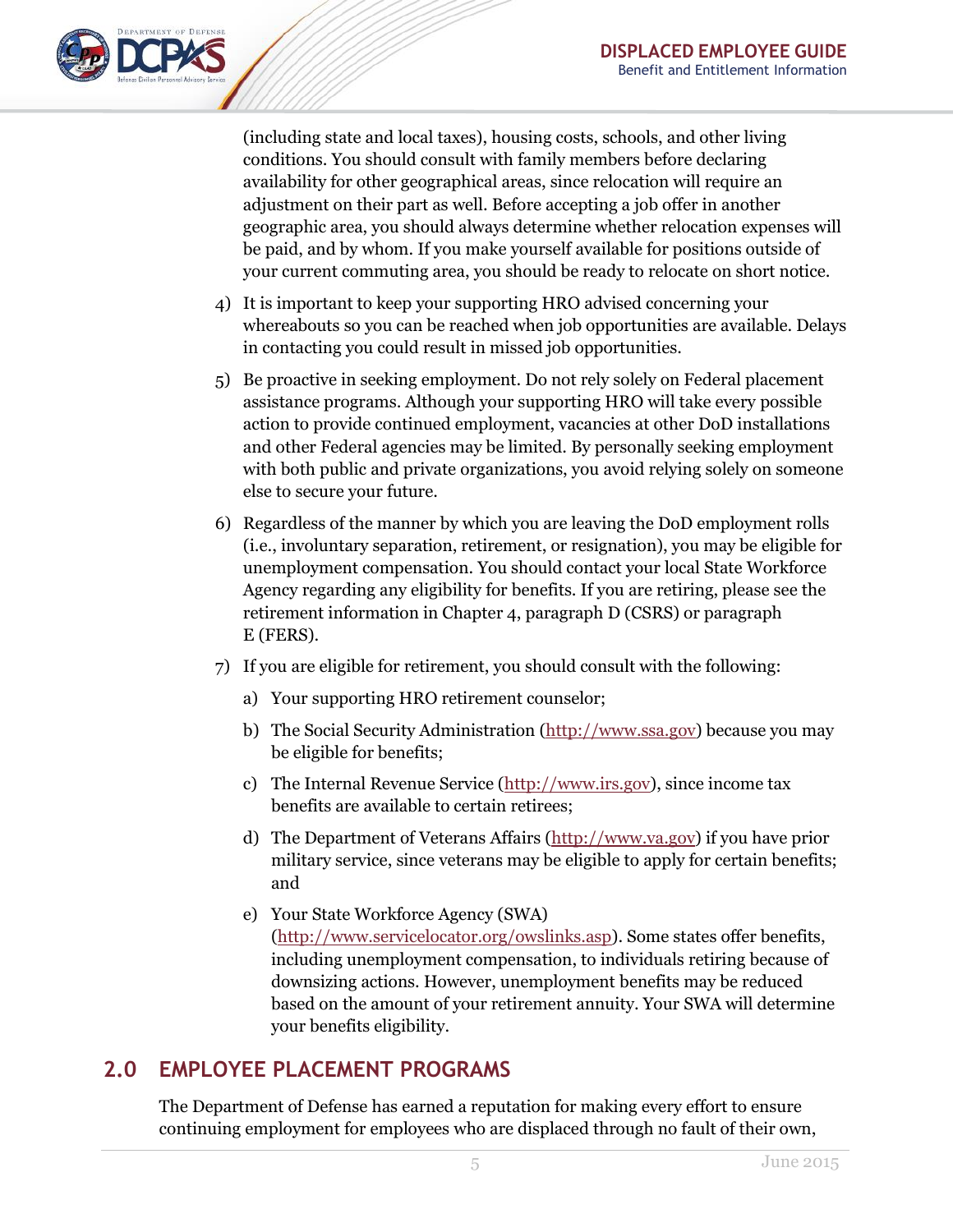

and administers several programs to assist displaced employees in locating acceptable jobs. An overview of these programs is provided below.

#### <span id="page-5-0"></span>**A. DOD PRIORITY PLACEMENT PROGRAM (PPP)**

- 1) The PPP is an automated registration and referral program that matches eligible registrants with job opportunities at DoD activities. The PPP is an independent outplacement program operated solely within the administrative authority of the Secretary of Defense. It should not be confused with the Reemployment Priority List (RPL), which is described in paragraph C. If you are facing involuntary separation, demotion, or TOF outside of your commuting area, you are generally eligible to register in the PPP for placement consideration at other DoD installations. However, if you are entitled to receive severance pay benefits and do not voluntarily enroll in the PPP, registration is mandatory for all DoD activities within your commuting area once you receive a specific separation notice. If you are not entitled to severance pay, registration is entirely voluntary and if you choose to register you may request to be removed from the program at any time.
- 2) Registration in the PPP does not guarantee you an offer of continued employment, since placements only occur when registrants are well qualified for positions that are being filled. Unless your registration is mandatory, you may voluntarily register for desired locations and grade levels, provided your choices are within program guidelines. Normally, when a PPP registrant is referred for a specific vacancy and is jointly determined well qualified by the registering and gaining HROs, an offer is required. Use of the Automated Stopper and Referral System (ASARS), the Internet-based system used to administer the PPP, ensures your consideration within the Department of Defense.
- 3) It is important to understand that proper registration will minimize delays in the referral and placement process. Therefore, you should be prepared to discuss with your supporting HRO the types of positions for which you are well qualified and available, areas where you would be willing to relocate, and the grade level(s)/pay band(s) below your current permanent grade/pay band that you are willing to accept.
- 4) Generally, you may remain in the PPP for the duration of the specific notice period and for up to 12 months after separation. During the registration period, placement in an appropriate position, declination of a valid offer, or optional retirement will terminate your registration.
- 5) You are only eligible for one valid offer through the PPP. Acceptance or declination of a valid offer terminates PPP eligibility.
- 6) If you are eligible under PPP rules to register for positions in different geographic areas and accept a DoD position outside of your current commuting area, the government will pay related relocation costs to your new duty station to the maximum extent permitted under the DoD Joint Travel Regulations.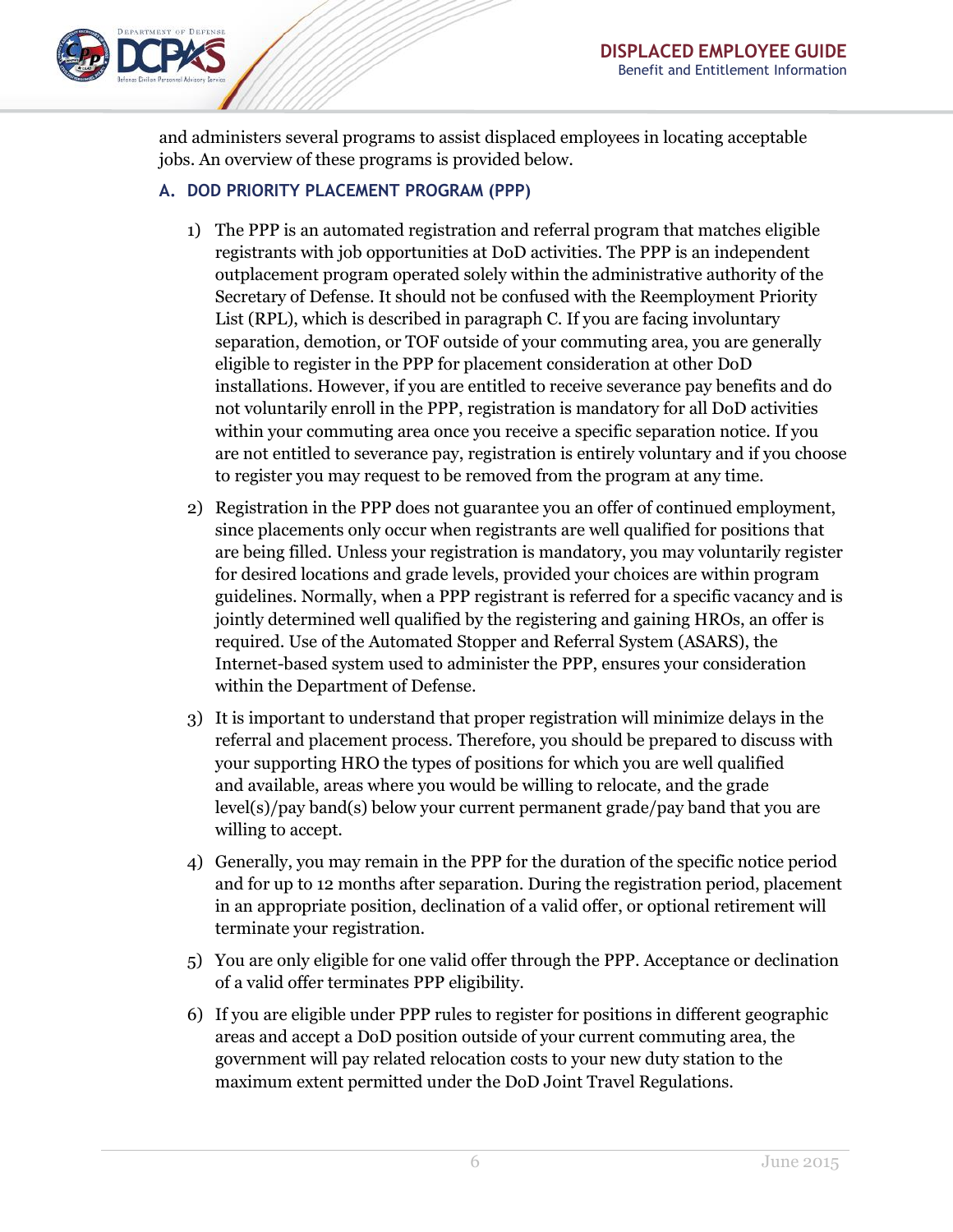

#### <span id="page-6-0"></span>**B. DOD RETAINED GRADE PLACEMENT PROGRAM (PROGRAM R)**

If you are on a competitive or excepted appointment and are serving under grade retention as a result of RIF or job reclassification, you are required to register in this program. The area of referral for the duration of the retained grade period is your current commuting area and normally must include all DoD installations within that area. However, if you previously relocated through the PPP to your current DoD activity at Government expense, registration is restricted to your current installation for 1 year from the effective date of the placement. After 1 year, your area of referral will be expanded to include all other DoD activities within the commuting area. If you receive a valid and reasonable offer in writing, you must accept the offer or lose your retained grade entitlement. Your supporting HRO will provide you in-depth counseling regarding Program R.

#### <span id="page-6-1"></span>**C. REEMPLOYMENT PRIORITY LIST (RPL)**

The RPL is a government-wide program required by law and subject to OPM regulations. While participation in the RPL is an additional opportunity for placement consideration, the program is totally separate from the DoD PPP. In order to be eligible to exercise your reemployment rights according to the OPM regulations, you must apply separately for the RPL. The following provides general RPL requirements and guidelines:

- 1) If you are scheduled for RIF separation from a career or career-conditional appointment, you may be eligible to register in both the RPL and PPP.
- 2) If you register in the RPL, your registration expires no later than 2 years from the date of reduction in force separation.
- 3) Your RPL rights apply within the same commuting area as the position from which you have been or will be separated and only for positions in your current agency. For RPL purposes, there are four agencies; Army, Navy (including the Marine Corps), Air Force, and all other Defense agencies combined. If you register for the RPL, you will receive placement priority over non-DoD applicants for vacant competitive-service DoD positions that match your qualifications.
- 4) To be entered on the RPL, you must submit a resume to your supporting HRO on or before your RIF separation date.
- 5) To be eligible to apply, you must:
	- a) Have received a specific RIF notice of separation or a Certificate of Expected Separation (CES);
	- b) Be in the competitive service in tenure group I or II;
	- c) Have received a performance rating of at least fully successful (Level 3) or equivalent on your most recent performance rating of record; and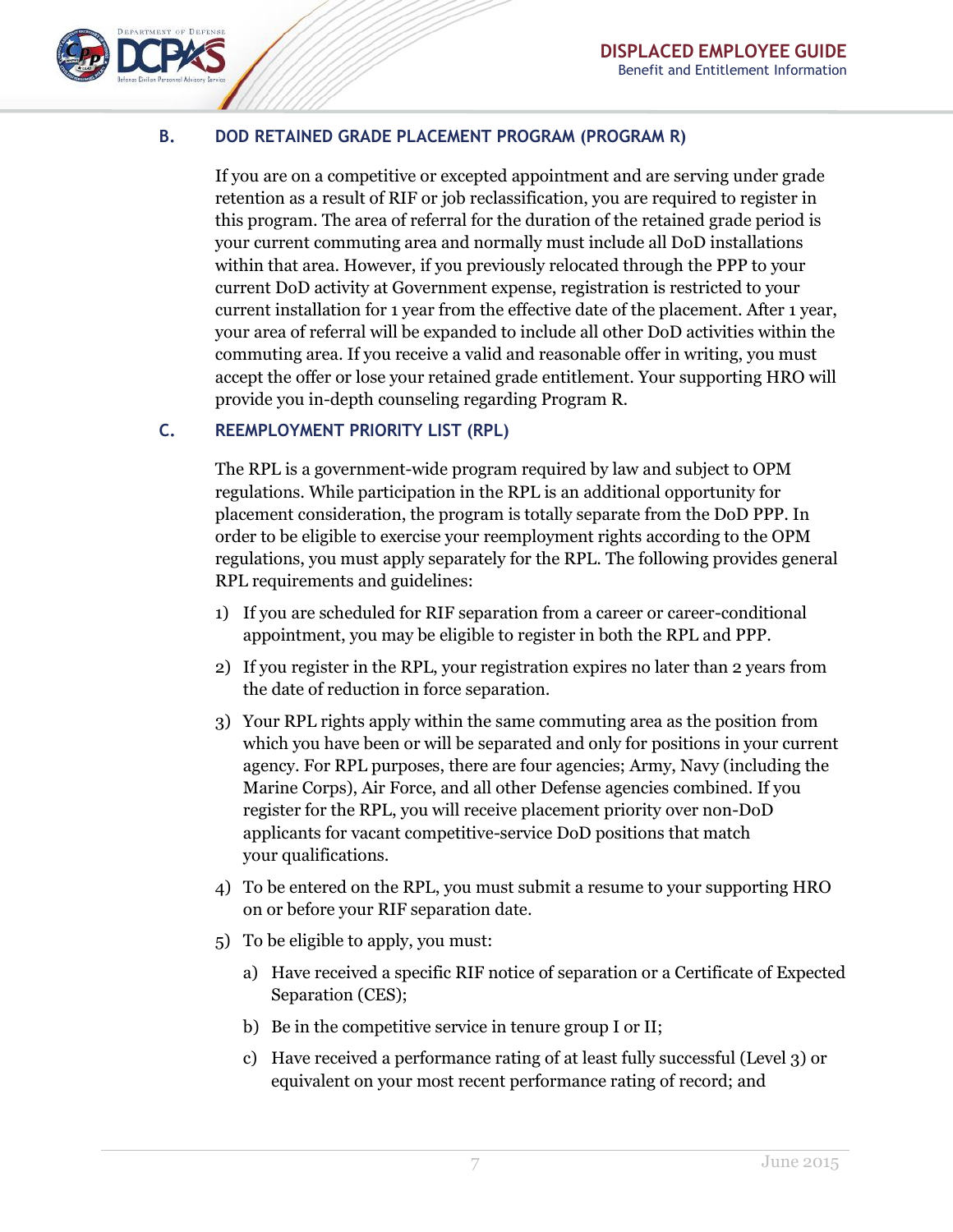

- d) Have not declined a RIF offer with the same type of work schedule and a representative rate of pay at least as high as that of the position from which you have been or will be separated.
- 6) Your RPL eligibility will terminate prior to the end of your eligibility period if you:
	- a) Request removal in writing;
	- b) Separate for other reasons prior to the RIF effective date;
	- c) Accept a permanent appointment in any Federal agency;
	- d) Decline or fail to reply to a written offer or inquiry of availability for a position with the same type of work schedule and a representative rate of pay at least as high as the position from which you have been, or will be, separated;
	- e) Decline or fail to appear for an interview, or cannot be contacted; or
	- f) Receive a written notice that you no longer meet the conditions for RPL eligibility.
- 7) If you believe that your reemployment priority rights under the RPL have been violated, you may appeal to the MSPB under the regulations provided in Appendix 1.
- 8) If you are serving on an excepted appointment, consult with your supporting HRO concerning reemployment consideration for excepted service positions.

(NOTE: See 5 CFR, Part 330, Subpart B, and DoDI 1400.25, Volume 330, for additional RPL guidance.)

#### <span id="page-7-0"></span>**D. INTERAGENCY CAREER TRANSITION ASSISTANCE PLAN (ICTAP)**

ICTAP provides you priority consideration for positions in non-DoD Federal agencies.

- 1) Eligibility for ICTAP begins on the date your agency issues you a specific RIF separation notice or proposed separation notice for declining a managementdirected reassignment or TOF outside the commuting area, and ends 1 year from your separation date.
- 2) To be eligible, you must:
	- a) Be a current or former career or career-conditional competitive service employee;
	- b) Be separated or facing separation;
	- c) Have a fully successful or equivalent performance rating (current or last received);
	- d) Submit an application to the agency having the vacancy; and
	- e) Be well qualified for the vacant position.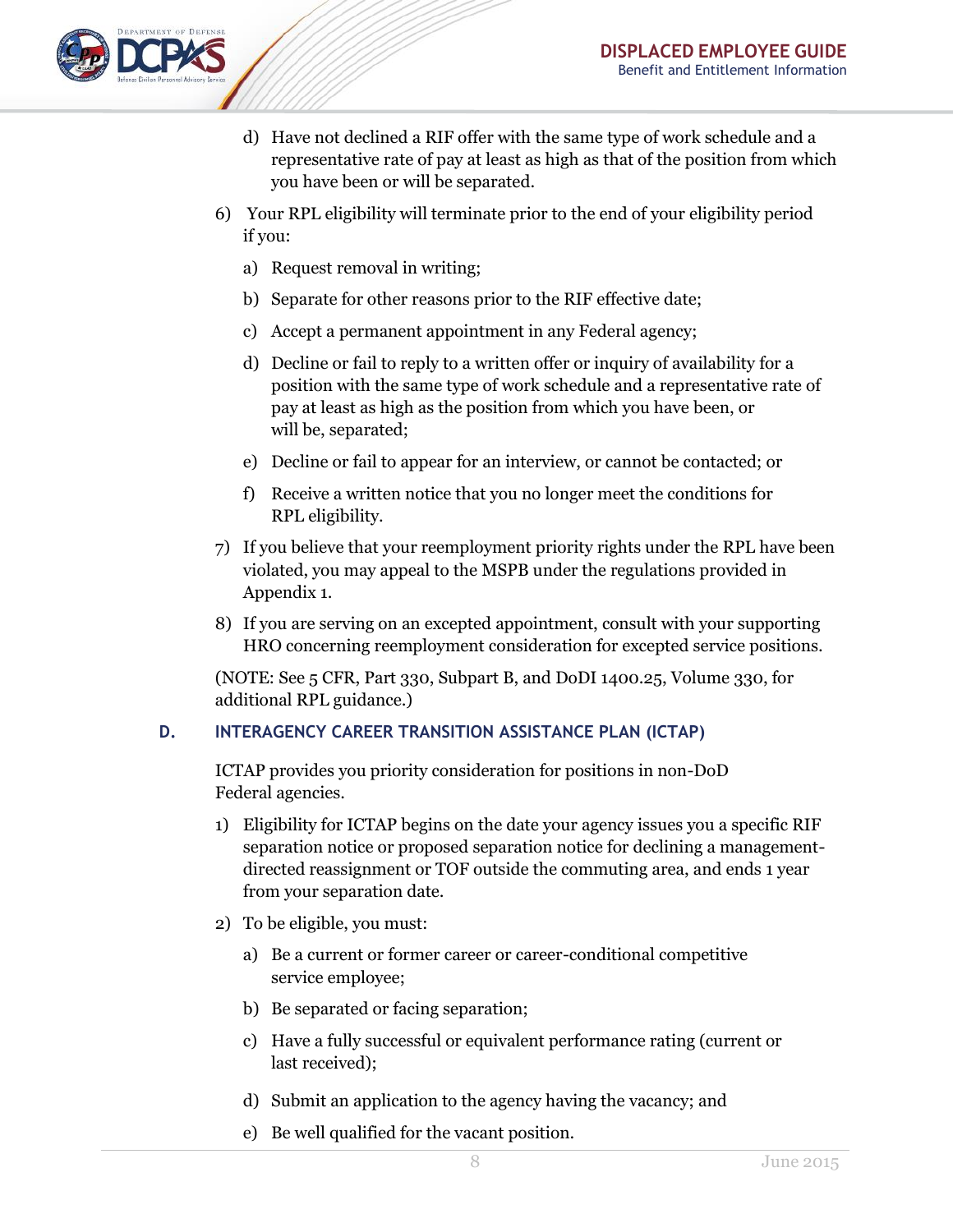

- 3) The vacancy must be in the same commuting area as the location where you were or are being separated.
- 4) If you meet the eligibility requirements, the agency must select you before hiring from outside the agency.
- 5) The ICTAP requires Federal agencies to publish information at <https://www.usajobs.gov/> on all competitive service vacancies being recruited outside the agency.
- 6) The application you submit must comply with all job announcement instructions and include a copy of your RIF separation notice or notice of proposed removal for declining a management-directed reassignment or TOF.
- 7) Questions regarding ICTAP should be directed to your supporting HRO.

(NOTE: See 5 CFR, Part 330, Subpart G, for additional ICTAP guidance.)

#### <span id="page-8-0"></span>**E. TRANSITION ASSISTANCE WEBSITES**

Even if you are eligible for one or more of the placement assistance programs described above, you are encouraged to search for job opportunities on your own initiative using the following online services:

- 1) <https://www.usajobs.gov/> USAJOBS is the official employment website of the Federal Governmet. It is a one-stop source for information about current Federal job opportunities, and includes full-text job announcements, access to electronic and hard-copy application forms, and answers to frequently asked questions.
- 2) [http://www.careeronestop.org](http://www.careeronestop.org/) The "Career One Stop" website links together state job placement offices throughout the U.S. and enables you to access job opportunities, get labor market trends and tips, post your resume for thousands of employers, and more.

## <span id="page-8-2"></span><span id="page-8-1"></span>**3.0 TRANSITION ASSISTANCE PROGRAMS**

#### **A. TRAINING AND RETRAINING**

1) The Department of Labor, in coordination with local downsizing installations, manages training and retraining programs authorized by the Workforce Investment Act (WIA) and administered through the respective State Employment Security Agencies. This training is normally targeted to specific and known employment opportunities. In accordance with the WIA, every state is required to have "One-Stop Centers" designed to provide a full range of assistance for displaced employees. These centers offer training referrals, career counseling, job listings, and similar employment-related services. Customers can visit a center in person or access information via the Department of Labor's Employment and Training Administration website [\(http://www.doleta.gov\)](http://www.doleta.gov/). This website also provides valuable information on growing occupations and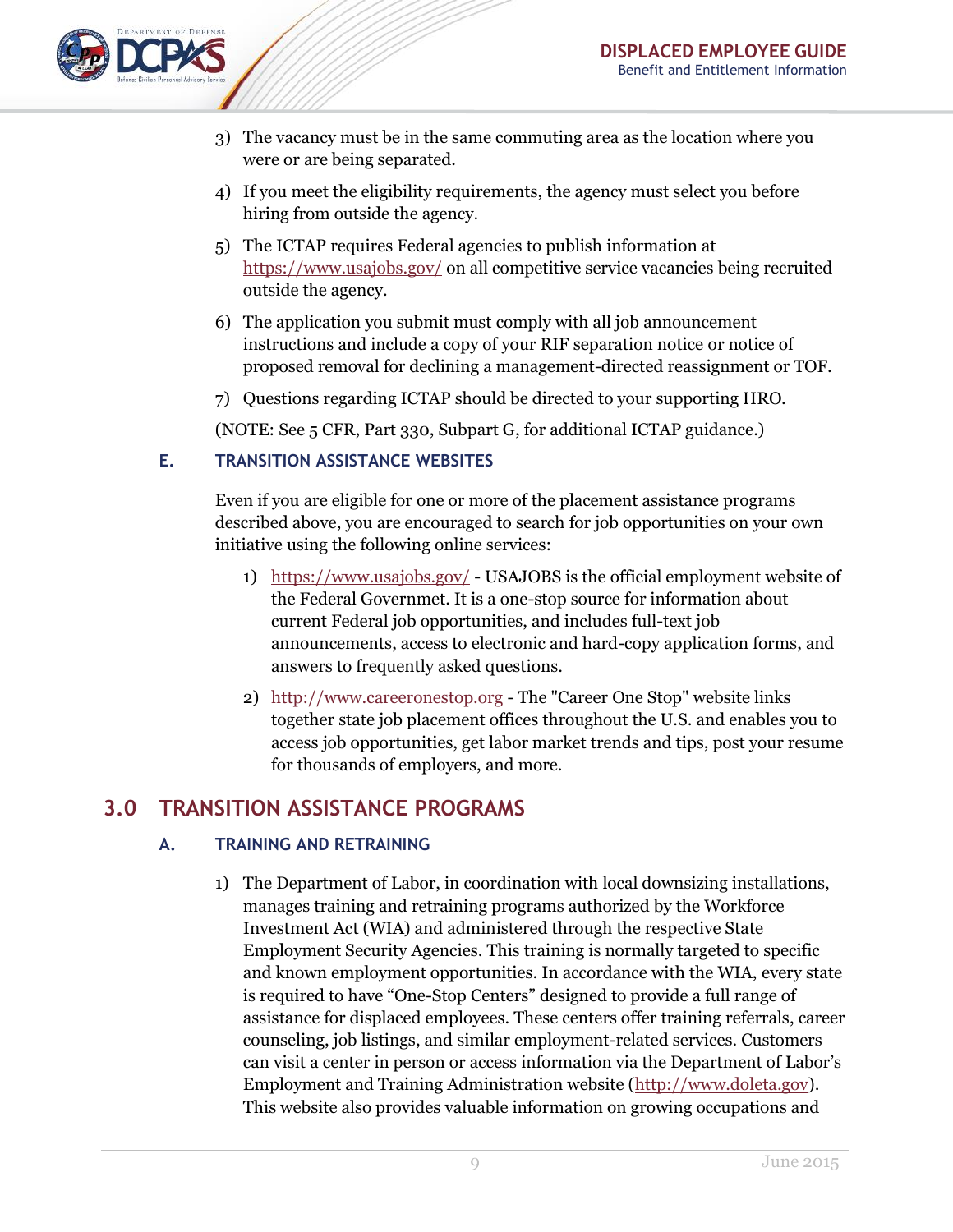

employment trends in your area, which will be helpful in preparing for your next career.

2) Closing or downsizing activities may establish employee assistance/transition centers to provide career transition assistance, including resume preparation, interview and job hunting techniques, financial planning, and other services. Basic learning skills such as math and written communication may also be provided through the installation's transition assistance center. Check with your supporting HRO for more information on the services your agency provides.

#### <span id="page-9-0"></span>**B. RELOCATION ENTITLEMENTS**

- 1) Generally, when your relocation is in the best interest of the Government, relocation expenses are paid to move you from one duty station to another in a different geographical area. The DoD Joint Travel Regulations govern relocation entitlements for civilian employees and their dependents. Your supporting HRO and transportation office will provide Permanent Change of Station (PCS) counseling. You should always consult with these offices before making any relocation commitments, packing and moving household goods, or executing any contract for the sale or purchase of real estate.
- 2) Movements considered to be in the best interest of the Government generally include those involving employees who are:
	- a) Offered and accompany a TOF;
	- b) Issued a RIF notice and are being reassigned or transferred within the Department of Defense in lieu of separation;
	- c) Issued a management-directed reassignment determined to be in the best interest of the agency;
	- d) Faced with involuntary separation and have obtained employment through the PPP;
	- e) Separated by RIF, or after declining a TOF, including those permanently (non-temporary) reemployed within 1 year of separation at a duty station in another commuting area; or
	- f) Serving under retained grade and the Component has authorized registration and placement in a different commuting area.
- 3) Relocation expenses usually reimbursed include the following:
	- a) Transportation, packing, crating, and temporary storage of household goods and personal effects up to 18,000 pounds.
	- b) Per diem and transportation for you and your dependents when searching for permanent housing at the new duty location. This process is called a house-hunting trip (HHT) and its use is limited to travel within the United States. HHT includes transportation for one round trip for you and your spouse.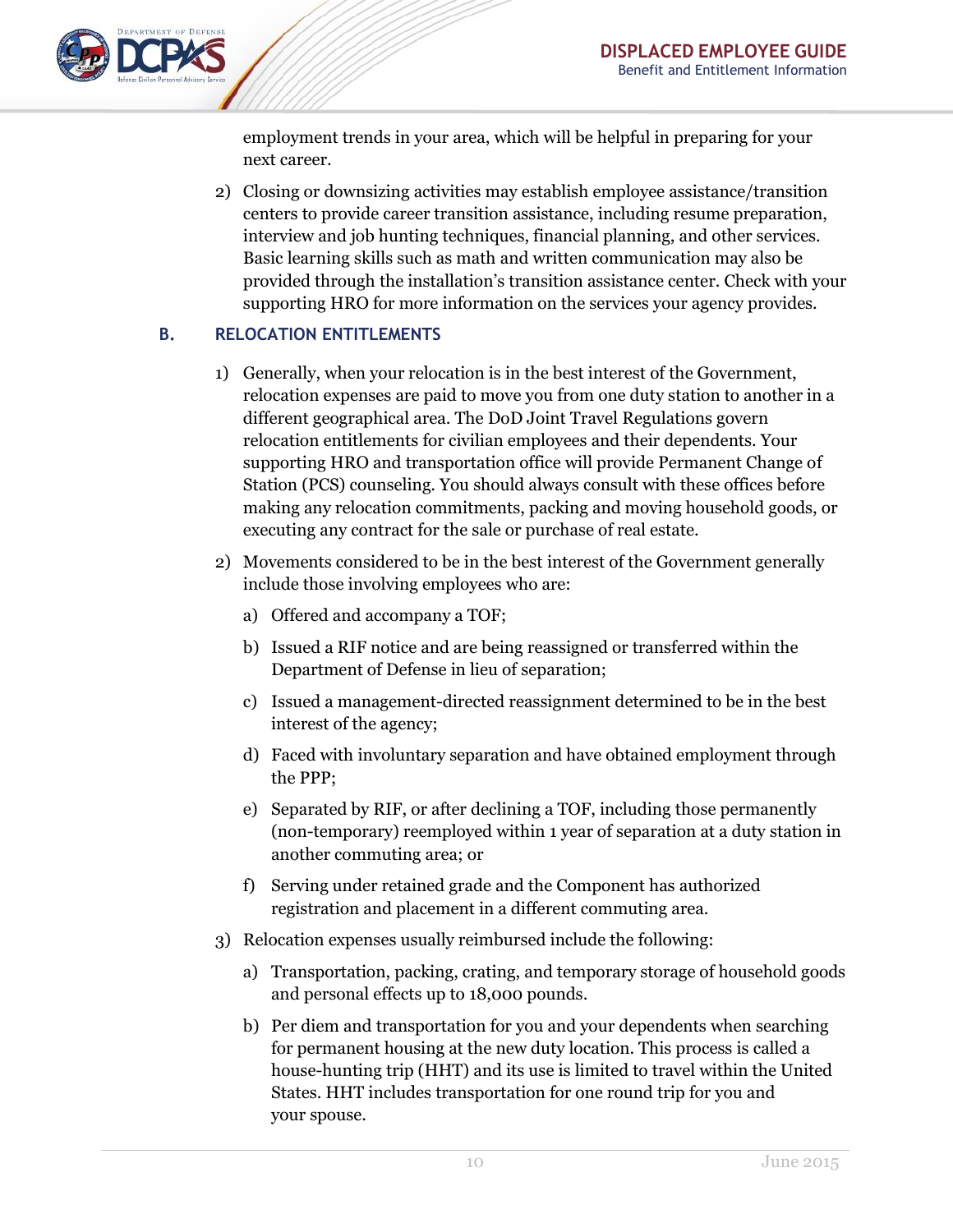

- c) Temporary Quarters Subsistence Expense (TQSE) for up to 60 days when warranted. This may be extended an additional 60 days based on exceptional circumstances. In the event a HHT is authorized and used, TQSE is reduced by the number of days taken for the HHT. TQSE is not normally extended beyond the initial period when HHT is used.
- d) Payment of specified expenses may be authorized when you sell a residence or settle an unexpired lease at the old duty station and/or, when you buy a residence at the new duty location.
- e) Payment of miscellaneous moving expenses, without receipts or itemized statements, may be up to 2 weeks' pay or \$1,000 if you have dependents that relocate, and 1 week's pay or \$500 if you are without dependents (whichever is less in both cases). Payment of miscellaneous moving expenses, with receipts, may be up to 2 weeks' pay if you have dependents that relocate or 1 week's pay if you are without dependents.
- f) Permanent storage of household goods and personal effects when your assignment is to an isolated area where living quarters are not available. Total amount of household goods storage and transportation cannot exceed 18,000 pounds.

#### <span id="page-10-0"></span>**C. HOMEOWNER'S ASSISTANCE PROGRAM (HAP)**

Homeowners affected by base closures or realignments could be eligible for the HAP, which is administered by the U.S. Army Corps of Engineers. The HAP provides financial relief to employees who are relocating outside the commuting area and would otherwise lose money on the sale of their primary residence. To be eligible for HAP, you must be employed at or near an installation scheduled for realignment or closure and be the owner-occupant of the residence at the time of the BRAC announcement. You may also be eligible if you are serving on a tour of duty overseas and own a residence at or near a BRAC installation. Regardless of your circumstances, HAP assistance is not available until the Corps of Engineers has conducted a real estate survey and confirms that certain market conditions are in effect. Your HRO can refer you to the appropriate point of contact for more information regarding the HAP, or you can review information online at [http://hap.usace.army.mil.](http://hap.usace.army.mil/)

#### <span id="page-10-1"></span>**D. PLACEMENT ASSISTANCE FOR SPOUSES & DOMESTIC PARTNERS**

If you are subject to separation due to RIF or declining a TOF outside of the commuting area and meet certain basic eligibility requirements, you will be eligible to register in the PPP. If you register and subsequently accept a DoD position outside of the commuting area, your spouse or domestic partner may also be eligible to register in the PPP, even though he or she was not affected by the RIF or TOF. Registration is allowed only if your spouse or domestic partner is a permanent DoD employee and is included as a dependent on your PCS orders. The area of consideration is limited to DoD activities within the commuting area of your new permanent duty station. Your spouse or domestic partner should contact his or her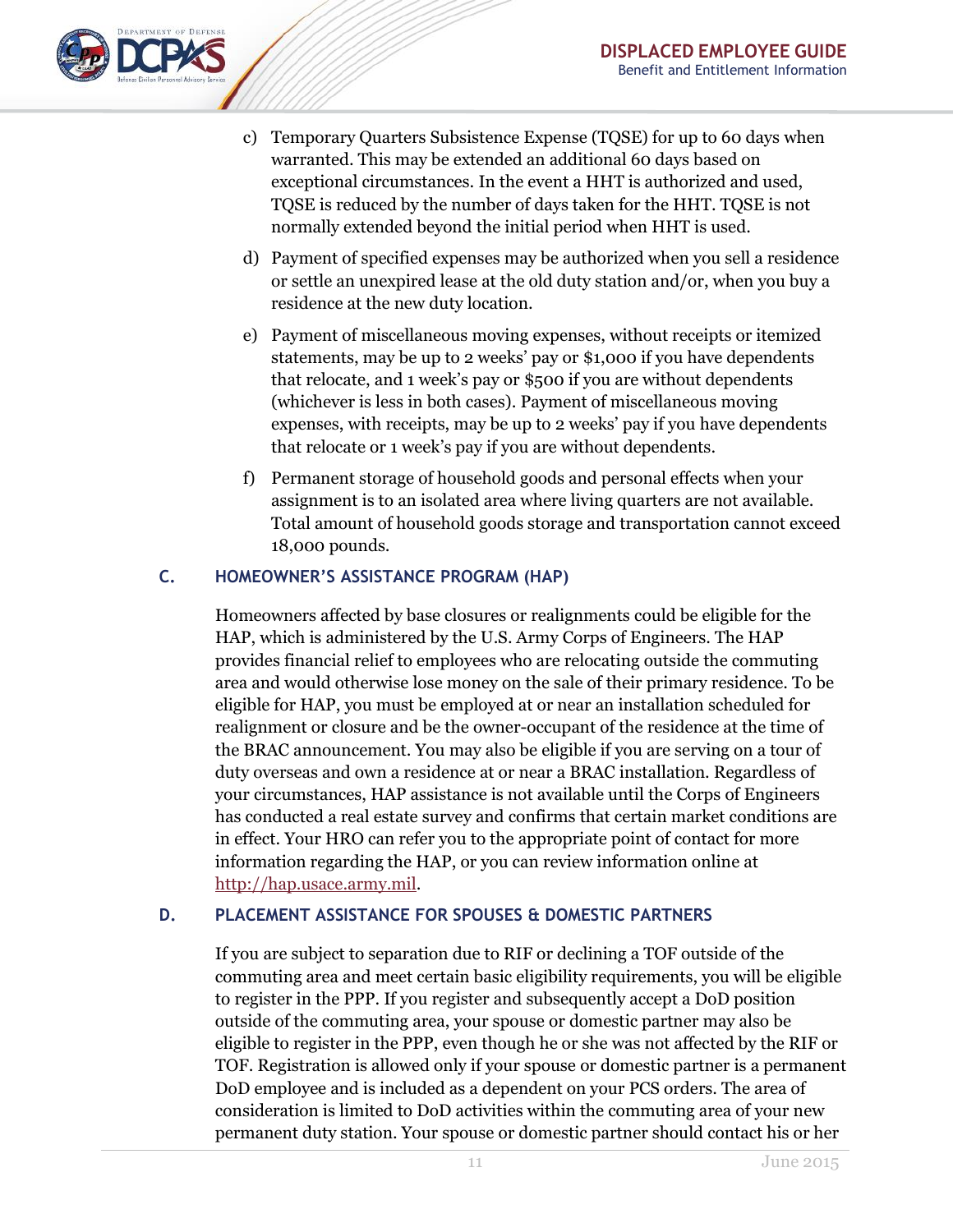

supporting HRO for more detailed information regarding PPP registration for civilian spouses.

## <span id="page-11-1"></span><span id="page-11-0"></span>**4.0 PAY & POST-SEPARATION BENEFITS AND ENTITLEMENTS**

#### **A. PAY**

- 1) Final Salary Check. Your final salary check is deposited to your current direct deposit account. Savings bonds are mailed to the address contained in the payroll system records. In order to receive any bonds or your Wage and Tax Statement (W-2 Form), it is important that you provide a complete and accurate forwarding address to your payroll office upon separation.
- 2) Grade and Pay Retention. You may be entitled to grade retention for up to 2 years and to pay retention thereafter, if you are placed prior to separation in a lower-graded DoD position as a result of RIF or job reclassification. Basic eligibility requirements are contained in title 5 U.S.C., Chapter 53, Subchapter VI, and 5 CFR Part 536. Your supporting HRO will advise you of your entitlement under these provisions.
- 3) Severance Pay. Federal agencies are required to make severance payments to eligible separating employees. The amount is determined by a formula that considers years of creditable civilian service, basic pay at the time of eligibility, and an adjustment for employees over age 40.
	- a) Eligibility. You may be entitled to severance pay if your separation is involuntary and, if on the date of separation, you have been continuously employed by the Federal Government for at least 12 months. This may include non-temporary and temporary employment provided there was no break in service of more than 3 calendar days between appointments. "RIF" and "Resignation-RIF" actions are considered involuntary separations only when you have received a written notice of RIF separation. There are other circumstances that provide severance pay eligibility. Your supporting HRO will explain these conditions at the appropriate time.
	- b) Ineligibility.
		- i. If you are eligible for an immediate annuity (see retirement information in Chapter 4, paragraphs D and E) or are receiving an annuity under any retirement law or system that applies to Federal employees or members of the uniformed services, you are not entitled to severance pay. This prohibition remains in effect even if you decide not to retire.
		- ii. Your eligibility for severance pay will terminate if you decline a reasonable offer before the involuntary separation. A reasonable job offer must be made in writing. You must meet the established qualification requirements and the offered position must be: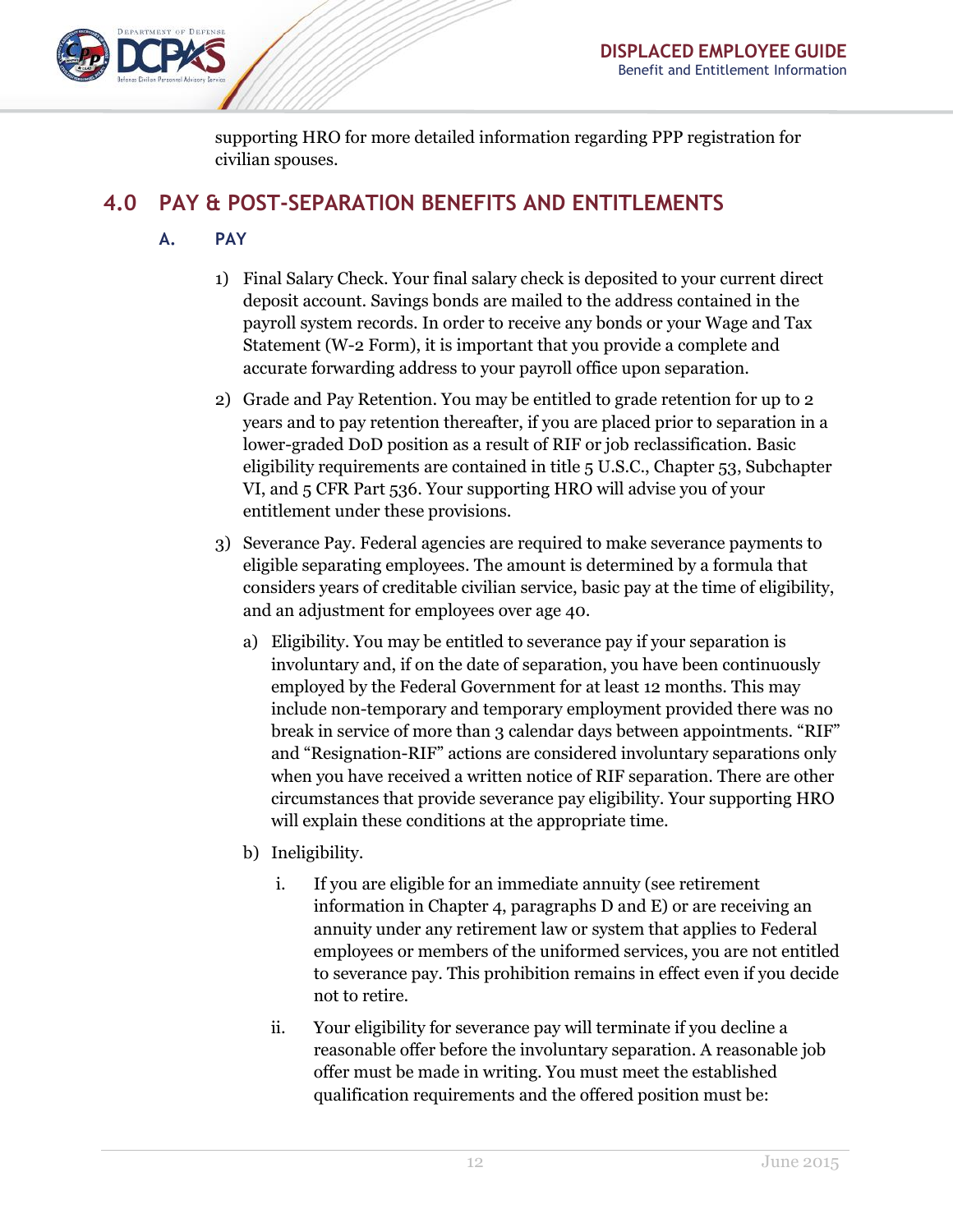

- (a) In the Department of Defense;
- (b) Within your commuting area, unless geographic mobility is a condition of employment;
- (c) The same tenure and work schedule (e.g., part-time or full-time); and
- (d) Not lower than two grades or pay bands below your current permanent grade or pay band, without consideration of grade or pay retention.
- iii. Statutory requirements prohibit the concurrent receipt of severance pay and certain Federal Employees' Compensation Act (FECA) benefits. Specifically, compensation for temporary total disability (TTD) may not be paid for the period covered by severance pay. An election between the FECA benefits and the severance pay will be required in order to avoid an overpayment of benefits. Medical benefits under FECA as well as compensation for partial disability, however, are exempt from this prohibition.
- iv. Employees who accept a nonappropriated fund position within 3 days of separation from an appropriated fund position are not eligible for severance pay.
- c) Severance Pay Computation.

Severance pay is computed on the basis of two elements:

- i. Basic Allowance. The basic allowance is determined by adding 1 week of basic compensation (basic pay rate received immediately before involuntary separation) for each of the first 10 years of creditable service and 2 weeks of basic compensation for each year of creditable service beyond 10 years.
- ii. Age Adjustment. The basic allowance is adjusted if you are over 40 years of age. The age adjustment is equal to 10 percent of the total basic allowance for each year that you exceed 40 years of age at the time of involuntary separation.
- iii. Total Severance Pay. The basic allowance is added to the age adjustment allowance to determine your total entitlement.
- iv. Maximum Allowance. The total severance pay you are eligible to receive is limited to 1 year of pay at the rate of pay received immediately before separation. THIS IS A LIFETIME LIMITATION. Therefore, if you become eligible to receive severance pay for a second time in your Federal career, your severance pay entitlement ends once the sum of the two severance periods reaches 52 weeks.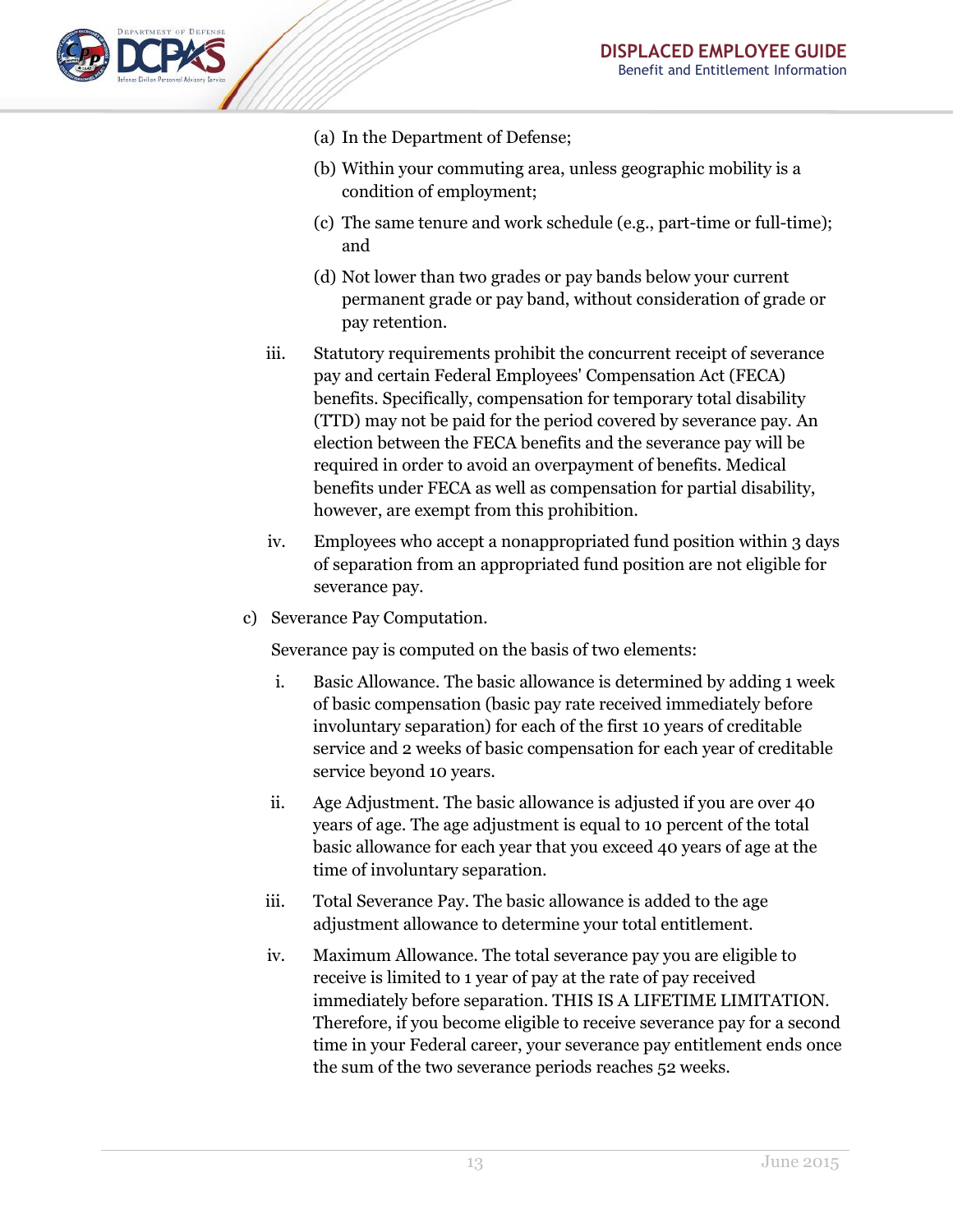

EXAMPLE: An employee, 45 years and 2 months of age, is involuntarily separated after 15 years of creditable service. The basic weekly pay prior to separation was \$450.00. Severance pay would be computed as follows:

| <b>Basic Severance Allowance</b>                      |                    | <b>Age Adjustment Allowance</b>                                                                      |                                          |
|-------------------------------------------------------|--------------------|------------------------------------------------------------------------------------------------------|------------------------------------------|
| 1 week Basic Pay<br>(Years of service up to 10)       | \$450.00<br>$X_10$ | <b>Basic Severance Allowance</b><br>(10 % of Basic Severance<br>Allowance)                           | \$9,000.00<br>X.10                       |
|                                                       | \$4,500.00         |                                                                                                      | \$900.00                                 |
| 2 weeks Basic Pay<br>(Years of service)<br>beyond 10) | \$900.00<br>$X_5$  | (Number of Years age exceeds)<br>40)<br>Age Adjustment Allowance                                     | $X_5$                                    |
|                                                       | \$4,500.00         |                                                                                                      | \$4,500.00                               |
| <b>Basic Severance</b><br>Allowance                   | \$9,000.00         | <b>Basic Severance Allowance</b><br>Plus Age Adjustment Allowance<br><b>Total Severance Pay Fund</b> | \$9,000.00<br>$+4,500.00$<br>\$13,500.00 |

d) Creditable Service.

Service creditable for severance purposes includes:

- i. Civilian service performed by an employee;
- ii. Service performed with the United States Postal Service or the Postal Rate Commission;
- iii. Military service, including active or inactive training with the National Guard, when performed by employees who return to civilian service through the exercise of a restoration right provided by law, Executive order, or regulation; and
- iv. Service performed in a nonappropriated fund instrumentality of the Department of Defense or the Coast Guard, as defined in 5 U.S.C. 2105(c), when individuals move to a position within the civil service employment system of the Department of Defense or the Coast Guard without a break in service of more than 3 days.
- e) Payment
	- i. Severance pay may be paid on a biweekly pay period basis or in a lump sum.
	- ii. If paid in biweekly payments, the amount of each payment will be the same as your basic pay immediately prior to separation. These payments will continue every 2 weeks until the total severance pay fund is exhausted.
	- iii. No deductions are withheld from severance payments other than Federal and state income tax withholding and FICA tax, if appropriate.
	- iv. In the event you die before expiration of the payment period, biweekly payments will continue to your survivor until your severance pay entitlement ends. It will be paid on a pay period basis to your survivor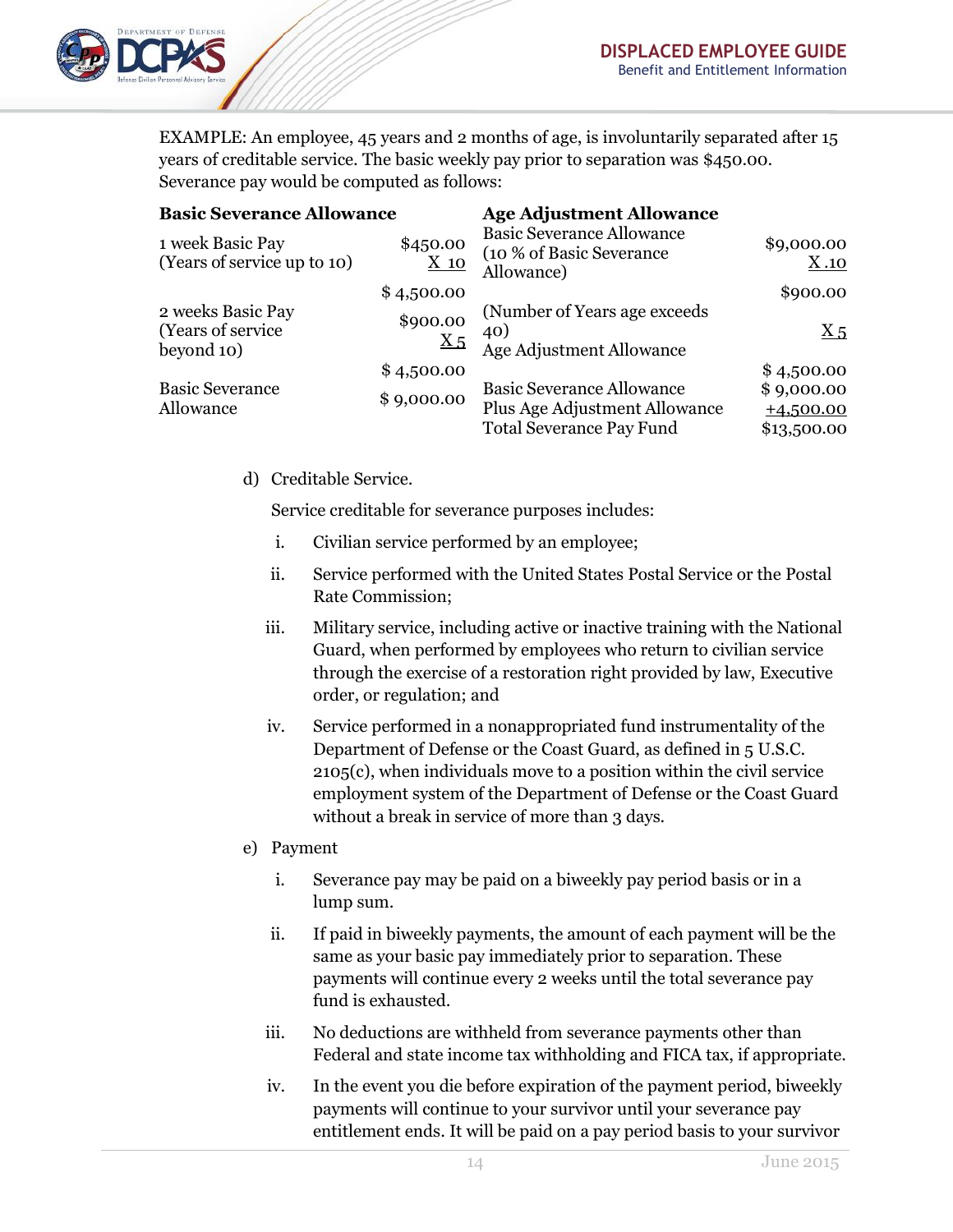

or survivors. No payment is made unless you are actually drawing severance pay.

- v. Any period during which severance pay is received is not considered Federal service or employment.
- vi. Severance pay payments are terminated on reemployment in a Federal agency by a career or career-conditional appointment. If you received a lump-sum severance payment and are subsequently reemployed under a career or career-conditional appointment during the severance pay calculation period, you will be required to repay the portion of the lump sum payment not covered under the severance pay calculation period.
- vii. Severance pay is deferred on reemployment in a Federal agency by temporary appointment not to exceed 1 year. Payments are resumed upon termination of the temporary appointment. The period of temporary appointment is not creditable for purposes of computing the severance pay it interrupts.
- f) Documentation.

When you are involuntarily separated, the remarks section of the Standard Form (SF) 50, "Notification of Personnel Action," will state whether you are or are not entitled to severance pay. If entitled, the SF 50 will state the total amount of severance pay, the amount of weekly pay, the number of weeks it will take to exhaust the entitlement, and the date payment begins.

(NOTE: See 5 CFR, Part 550, Subpart G, for additional Severance Pay guidance.)

#### <span id="page-14-0"></span>**B. LEAVE UPON SEPARATION**

- 1) Annual Leave.
	- a) After you separate, you normally receive a lump-sum payment for any unused annual leave. The period of leave used for calculating the lump-sum payment ends as of your separation. It is not affected by a subsequent holiday. Lump-sum annual leave payments are not subject to retirement deductions. However, if you are reemployed by any Federal agency, or by the Government of the District of Columbia, within the period represented by the leave for which a lump sum was paid, you may be required to refund to the new agency some portion of the lump-sum amount. In this event, the new agency will credit you with the leave amount equal to the refund. Employees may not receive lump-sum payment for accumulated annual leave if they move to a DoD NAF position within 3 days of separation from a DoD appropriated fund position.
	- b) Normally, you may carry up to 240 hours of annual leave (up to 360 hours for certain employees with overseas experience) into a new leave year. However, if you are at an activity scheduled to close or be realigned, you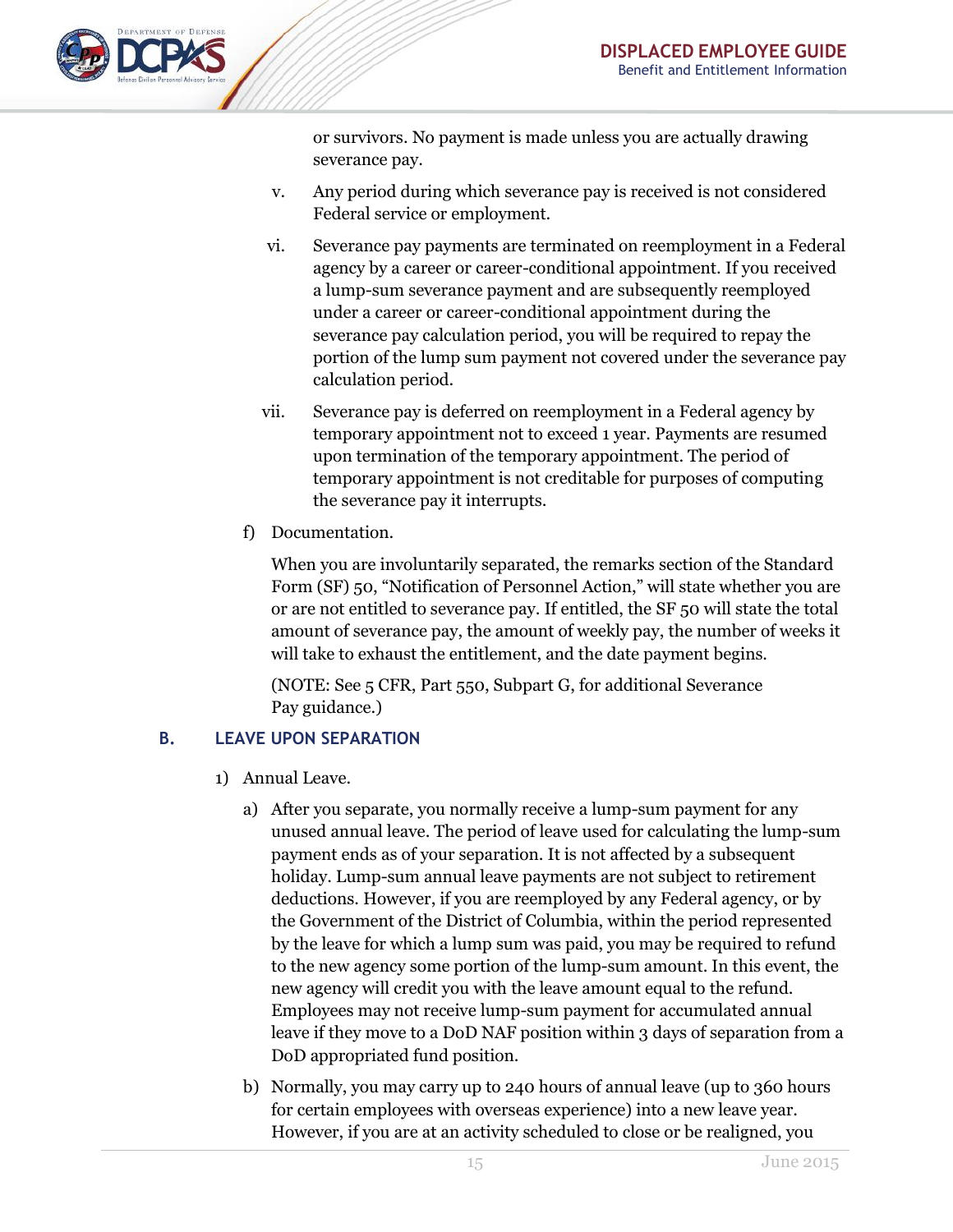

may be entitled to accumulate annual leave without restriction under the provisions of 5 U.S.C. 6304(d)(3). If you are placed at a DoD activity not being closed or realigned, any leave restored under the authority of 5 U.S.C. 6304(d)(3) will be paid to you in lump sum. Similarly, if placed in another Federal agency, the leave is paid in lump sum upon your departure.

- c) You may use your accumulated annual leave upon involuntary separation as a result of RIF to remain on the rolls beyond your separation date in order to reach first retirement eligibility or attain eligibility for continued health benefits. For example, if you are close to retirement eligibility at the time of involuntary separation, you may stay on the rolls in an annual leave status to meet eligibility for retirement or continued health benefits. Annual leave cannot be advanced for this purpose.
- 2) Sick Leave. You are not paid for any unused sick leave at the time of separation. When you retire on an immediate CSRS annuity, you receive service credit equal to the unused sick leave. This additional credit is used in computing your annuity. Employees retiring under FERS will receive 50% service credit for unused sick leave if separating on or after October 28, 2009. Employees retiring under FERS on or after January 1, 2014, will receive 100% service credit for unused sick leave.

#### <span id="page-15-0"></span>**C. UNEMPLOYMENT COMPENSATION**

Your State Workforce Agency determines your rights to unemployment compensation under the applicable unemployment compensation laws. In order to determine your eligibility for unemployment compensation, you must contact the nearest State Workforce Agency. All claims are submitted to that office upon separation. To support a claim, you will need a Social Security Number, the separation SF 50, "Notification of Personnel Action," and an SF 8, "Notice to Federal Employee About Unemployment Compensation" (provided on your last duty day). However, you should not wait until you receive these forms to file your claim for unemployment benefits as it may affect your eligibility. Instead, you should contact your local State Workforce Agency as soon as you are separated. Payments you receive such as an annuity, incentive pay, lump-sum annual leave, or workers' compensation may affect your eligibility for unemployment compensation. The applicable State Workforce Agency will make that determination.

#### <span id="page-15-1"></span>**D. CIVIL SERVICE RETIREMENT SYSTEM (CSRS)**

1) Eligibility for Optional Retirement. Eligibility for CSRS retirement is determined based on your age and number of years of creditable service. Your servicing benefits center can assist you in determining a monthly annuity under CSRS. Your HRO can provide contact information or further guidance on requesting an annuity estimate. You may be eligible for an immediate annuity under optional retirement, provided you separate from a position subject to CSRS coverage, have at least 5 years of civilian service, and have: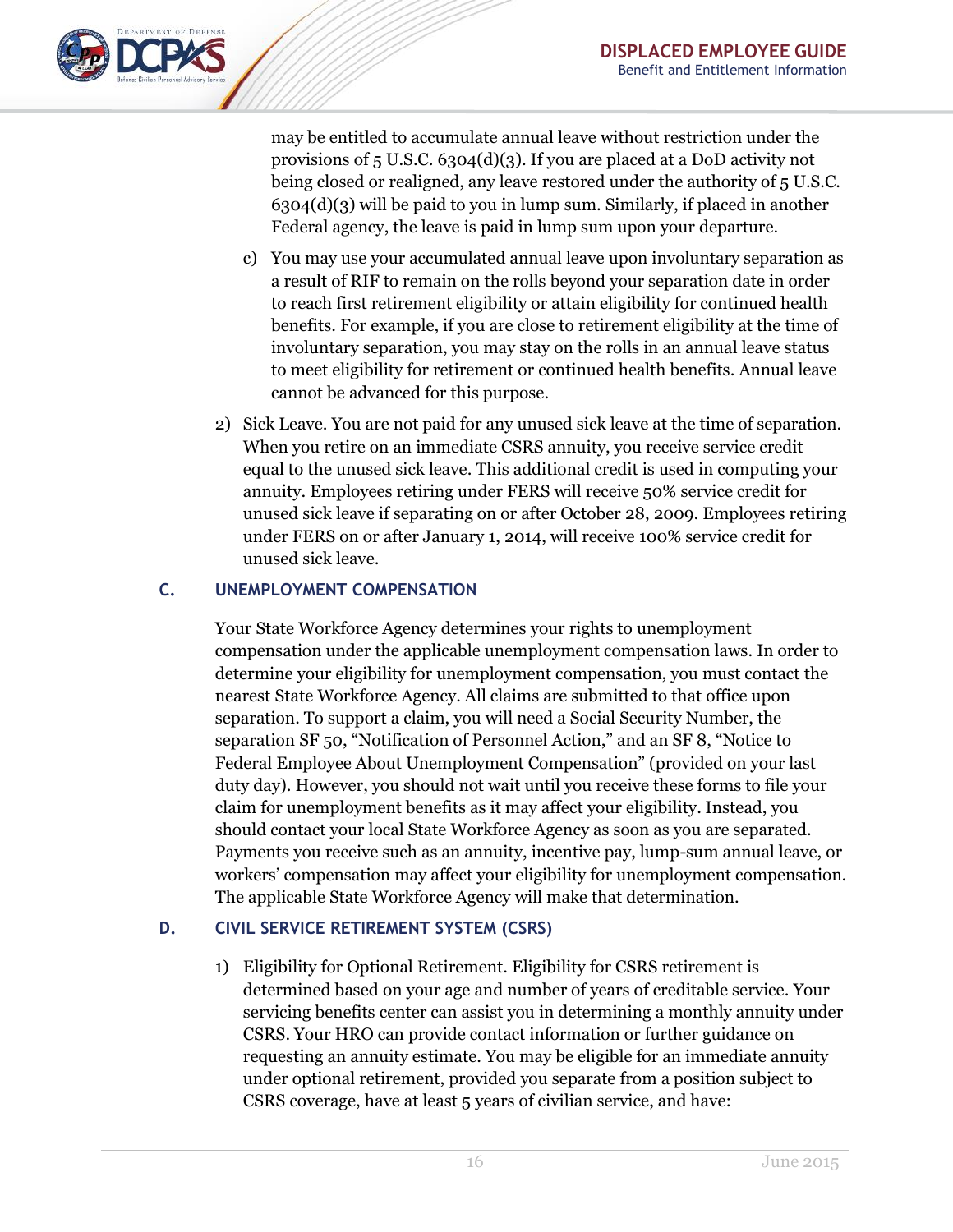

- a) Attained age 55 and completed 30 years of creditable service; or
- b) Attained age 60 and completed 20 years of creditable service; or
- c) Attained age 62 and completed 5 years of creditable service.
- d) In all cases, you must have been employed under the CSRS retirement system for at least 1 year within the 2-year period immediately preceding your separation.
- 2) Discontinued Service Retirement (DSR).
	- a) If you are scheduled for involuntary separation as a result of RIF, you may be eligible for an immediate annuity under DSR provisions of the CSRS, provided that you separate from a position subject to CSRS coverage, have at least 5 years of civilian service, and have:
		- i. Attained age 50 and completed 20 years of creditable service; or
		- ii. Completed 25 years of creditable service, regardless of age.
		- iii. In either case, you must have been employed under the CSRS retirement system for at least 1 year within the 2-year period immediately preceding your separation.
		- iv. If you are under age 55, your basic annuity is reduced by 1/6 of one percent for each full month (two percent a year) you are under age 55. Your annuity rate will not be increased when you reach age 55.
- 3) Voluntary Early Retirement Authority (VERA). VERA age and service eligibility requirements are identical to DSR. The early retirement authority may be open to all or to a selected group of employees; however, it is available only during a specified time period, or "window." VERA is a management tool used by organizations faced with downsizing, workforce restructuring, and/or base closure and realignment actions. VERA, however, is fundamentally different from DSR. DSR occurs as a result of an action against the will of an employee. VERA allows you to volunteer for retirement well in advance of the announcement or implementation of formal RIF procedures. Employees in receipt of a specific RIF separation notice or a decision notice of involuntary separation for misconduct or unacceptable performance are not eligible for VERA. If you are eligible for VERA and work in specified organizations or positions where it is being offered, you may volunteer to take early retirement if your departure would prevent the involuntary separation or demotion of another employee. Your separation must take place during the VERA opportunity period. Depending on your age, you may receive a reduced annuity (see paragraph D.2.a.(4))

(NOTE: See CSRS Two Percent Age Reduction Table, Appendix 4, to compute estimated reduction.)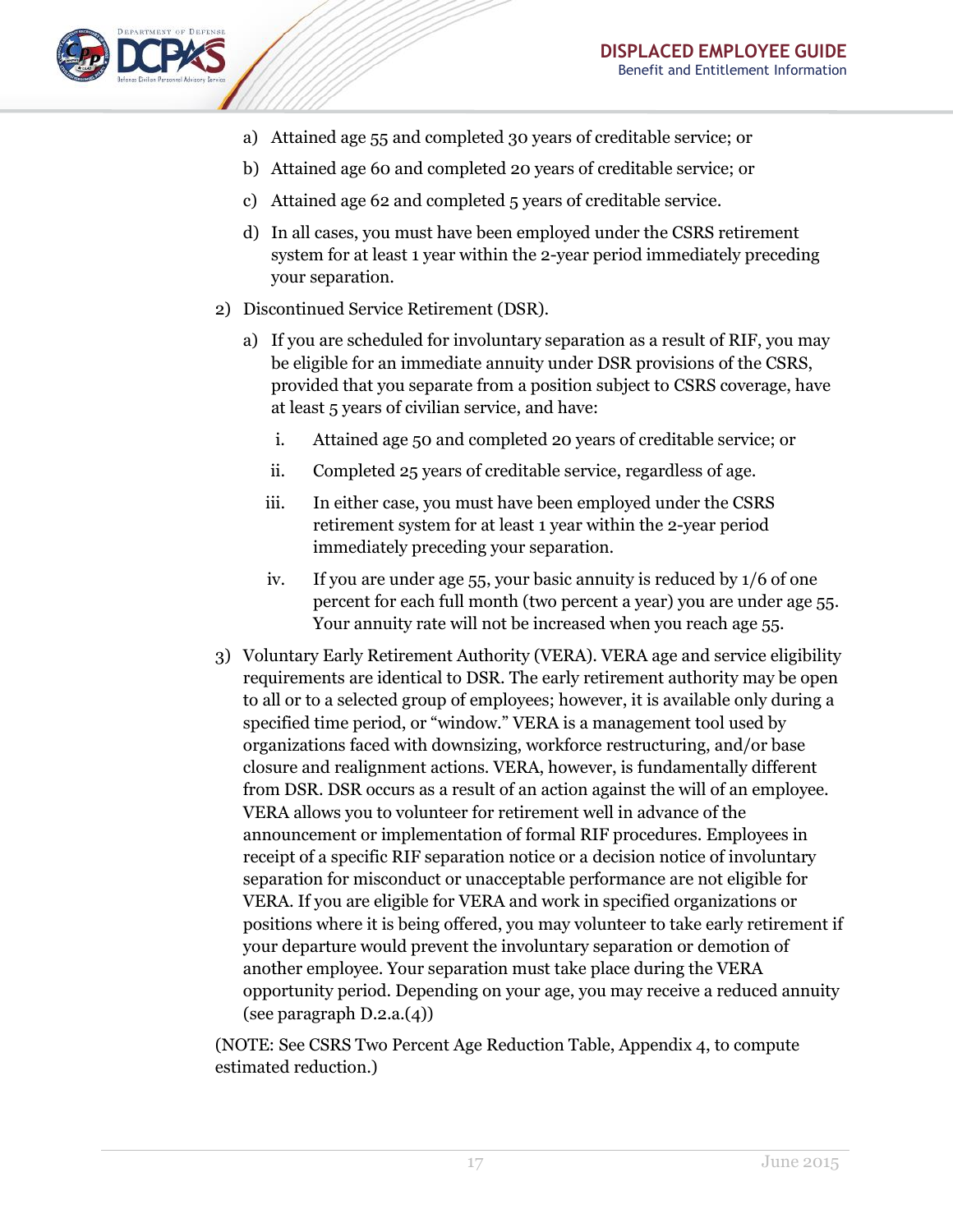

- 4) Deferred Retirement.
	- a) If you are ineligible for an immediate annuity, you may be entitled to a deferred annuity at age 62 if you have:
		- i. Completed at least 5 years of civilian service, separated from a position subject to CSRS coverage and do not take a refund of retirement contributions after separating; and
		- ii. Been employed under the CSRS retirement system for at least 1 year within the 2-year period immediately preceding separation.
	- b) You should request an Office of Personnel Management (OPM) Form 1496A at<http://www.opm.gov/forms/html/opm.asp> not earlier than 3 months before attaining age 62 to make application for a deferred annuity. The request must include your full name, date of birth, social security number, last employing agency, and date of separation from Federal employment. You may obtain an application from OPM at the following address: Office of Personnel Management Retirement Operations Center, P.O. Box 45, Boyers, PA 16017-0045

(NOTE: If you receive a deferred annuity, you may not reinstate your health and life insurance benefits.)

- 5) Refund of Retirement Contributions. If you are not eligible for an immediate annuity, you may elect to withdraw your retirement contributions in a lump sum, or you may elect to leave your contributions in the retirement fund and avoid future redeposit considerations in the event you are reemployed in the Federal service. If you have less than 5 years of service, you are not vested. If you do not contemplate a return to Federal service, there is no advantage to leaving your contributions in the fund. If you are entitled to a deferred annuity at age 62, the value of the deferred annuity in most cases will exceed the amount of the lump sum. Leaving your contributions in the fund does not preclude a refund at a later date, providing you make application with the Office of Personnel Management at least 31 days before becoming eligible for an annuity. If you die before attaining age 62, the lump sum contributions are paid as a death benefit. If you desire a refund, you should obtain and file an "Application for Refund of Retirement Deductions" (SF 2802 - CSRS) at <http://www.opm.gov/forms/html/sf.asp> or from your supporting HRO. If you have been separated from employment for more than 30 days, the application should be sent directly to: Office of Personnel Management, Civil Service Retirement System Retirement Operations Center, Boyers, PA 16017.
- 6) The monthly annuity rate chart in Appendix 2 is for information only. Estimates of annuities and contributions should be obtained through your servicing benefits center. Your HRO can provide contact information or further guidance on requesting an annuity estimate.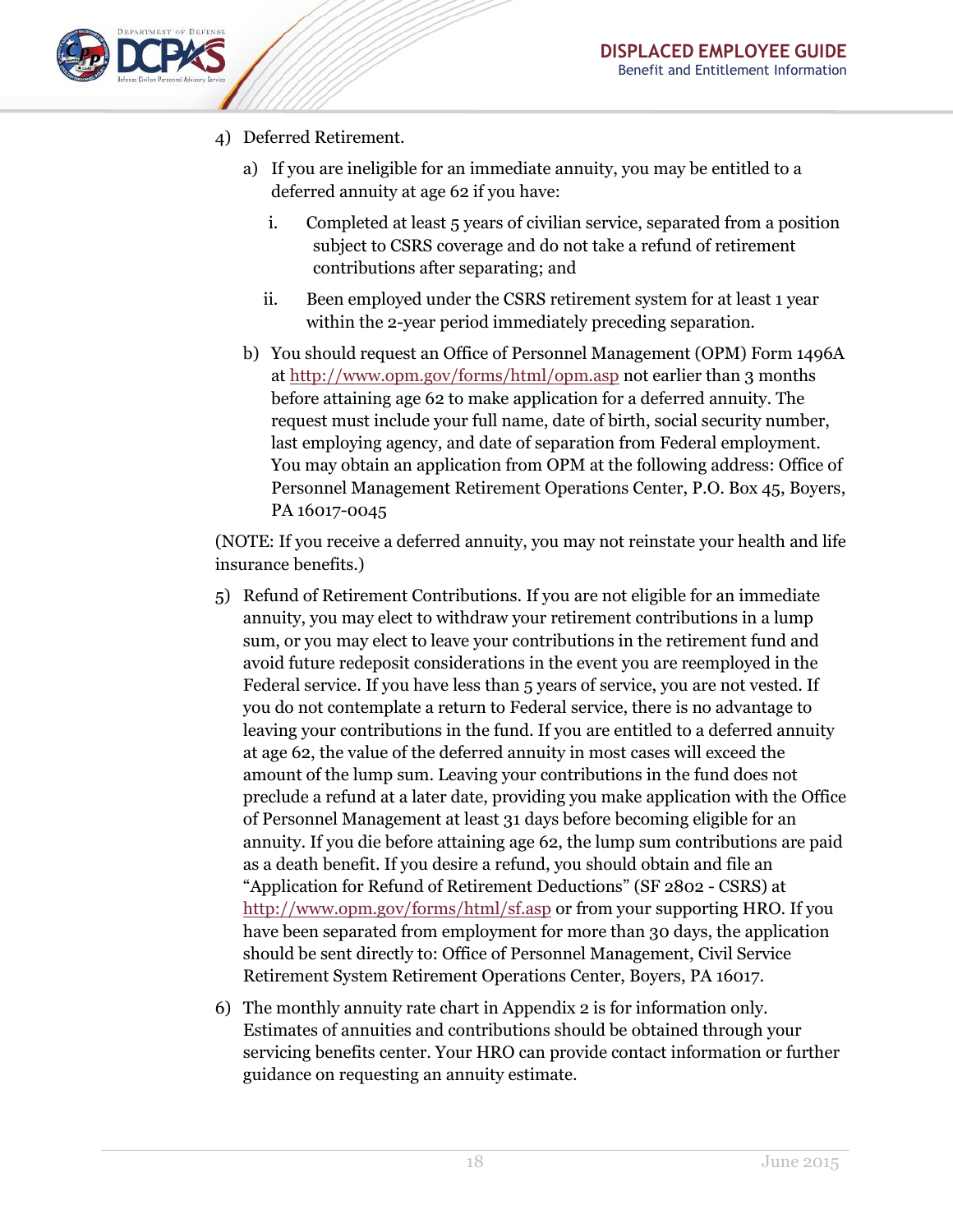

#### <span id="page-18-0"></span>**E. FEDERAL EMPLOYEES RETIREMENT SYSTEM (FERS)**

- 1) Eligibility for Optional Retirement. Eligibility for FERS retirement is determined based on your age and number of years of creditable service. Your servicing benefits center can assist you in determining a monthly annuity under FERS. Your HRO can provide contact information or further guidance on requesting an annuity estimate. You must have reached the Minimum Retirement Age (MRA) to be eligible for retirement benefits. You may be eligible for an immediate annuity under optional retirement, if you separate from a position subject to FERS coverage, have at least 5 years of civilian service, and have:
	- a) Attained your MRA and completed 30 years of creditable service;
	- b) Attained age 60 and completed 20 years of creditable service;
	- c) Attained age 62 and completed 5 years of creditable service, or
	- d) Attained your MRA and completed 10 years of creditable service (MRA+10).
- 2) Minimum Retirement Age (MRA) Information.

| <b>IF BORN:</b>      | <b>THE MRA IS:</b> |
|----------------------|--------------------|
| Before 1948          | 55                 |
| In 1948              | 55 and 2 months    |
| In 1949              | 55 and 4 months    |
| In 1950              | 55 and 6 months    |
| In 1951              | 55 and 8 months    |
| In 1952              | 55 and 10 months   |
| In 1953 through 1964 | 56                 |
| In 1965              | 56 and 2 months    |
| In 1966              | 56 and 4 months    |
| In 1967              | 56 and 6 months    |
| In 1968              | 56 and 8 months    |
| In 1969              | 56 and 10 months   |
| In 1970 and after    | 57                 |

- 3) Retiree Annuity Supplement (RAS).
	- a) The retiree annuity supplement is a benefit paid until age 62 to certain FERS employees who retire before age 62 and are entitled to an immediate annuity. The RAS approximates the portion of a full career Social Security benefit earned while under FERS and supplements the annuity. The RAS ends at age 62 when Social Security benefits first become available.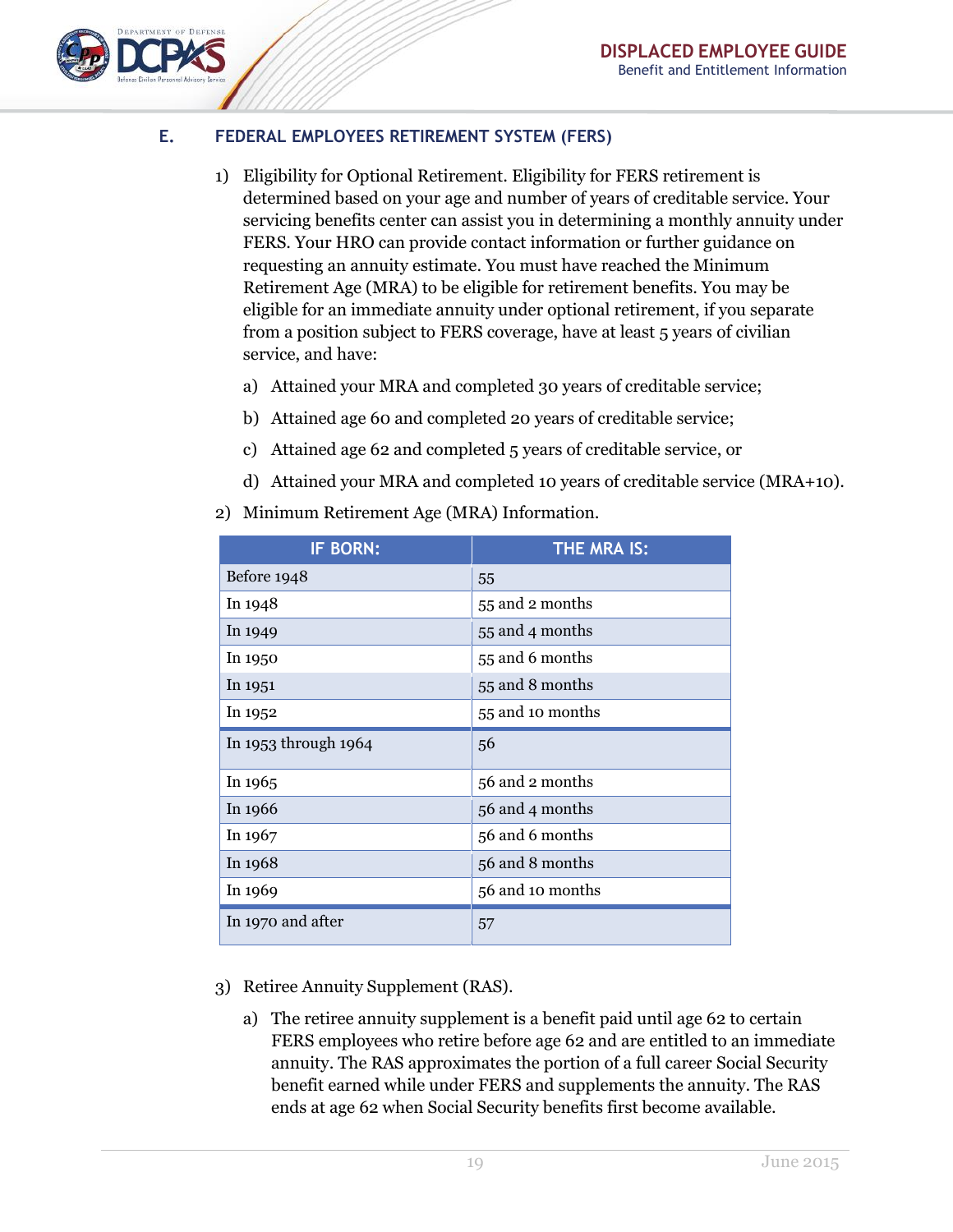

- b) You will be immediately eligible for the RAS at the time of retirement if you:
	- i. Have at least 1 calendar year of FERS service; and
	- ii. Retire with entitlement to an immediate annuity:
		- (a) At or after the MRA with at least 30 years of service;
		- (b) At age 60 with at least 20 years of service;
		- (c) Under one of the special provisions for law enforcement officers, firefighters, air traffic controllers, or military reserve technicians;
		- (d) At or after the MRA under DSR (see paragraph E.4.) or VERA (see paragraph E.5.) retirement provisions; or
		- (e) Regardless of age for members of the Senior Executive Service and Defense Intelligence Senior Executive Service who are eligible for early retirement because of failure to be recertified as a senior executive.
- c) You will be eligible for the RAS annuity supplement only upon attaining the MRA (rather than at time of retirement) if you:
	- i. Have at least 1 calendar year of FERS service; and
	- ii. Retire before the MRA under the provisions for DSR or VERA; or
	- iii. Are a member of the Senior Executive Service or Defense Intelligence Senior Executive Service and elect early retirement.
- d) Retirees in the following categories are not eligible for the RAS at any time:
	- i. Disability retirees;
	- ii. Individuals retiring under the MRA+10 provision;
	- iii. Individuals who are eligible only for a deferred annuity; or
	- iv. Individuals retiring at age 62 or later.
- 4) Discontinued Service Retirement (DSR). If you are affected by a management action beyond your control, such as RIF, abolishment of position, etc., you may be entitled to an immediate annuity under the DSR provisions of the FERS if you separate from a position subject to FERS coverage, have at least 5 years of civilian service, and have:
	- a) Attained age 50 and completed 20 years of creditable service; or
	- b) Completed 25 years of creditable service, regardless of age.

(NOTE: If you retire prior to your MRA under this provision, you will not receive RAS until you reach your MRA (55 - 57)). There is no age reduction in the annuity under FERS; however, an annuity reduction may occur if retiring under "MRA+10" as discussed in paragraph E.7.

5) Voluntary Early Retirement Authority (VERA). VERA age and service eligibility requirements are identical to DSR. The early retirement authority may be open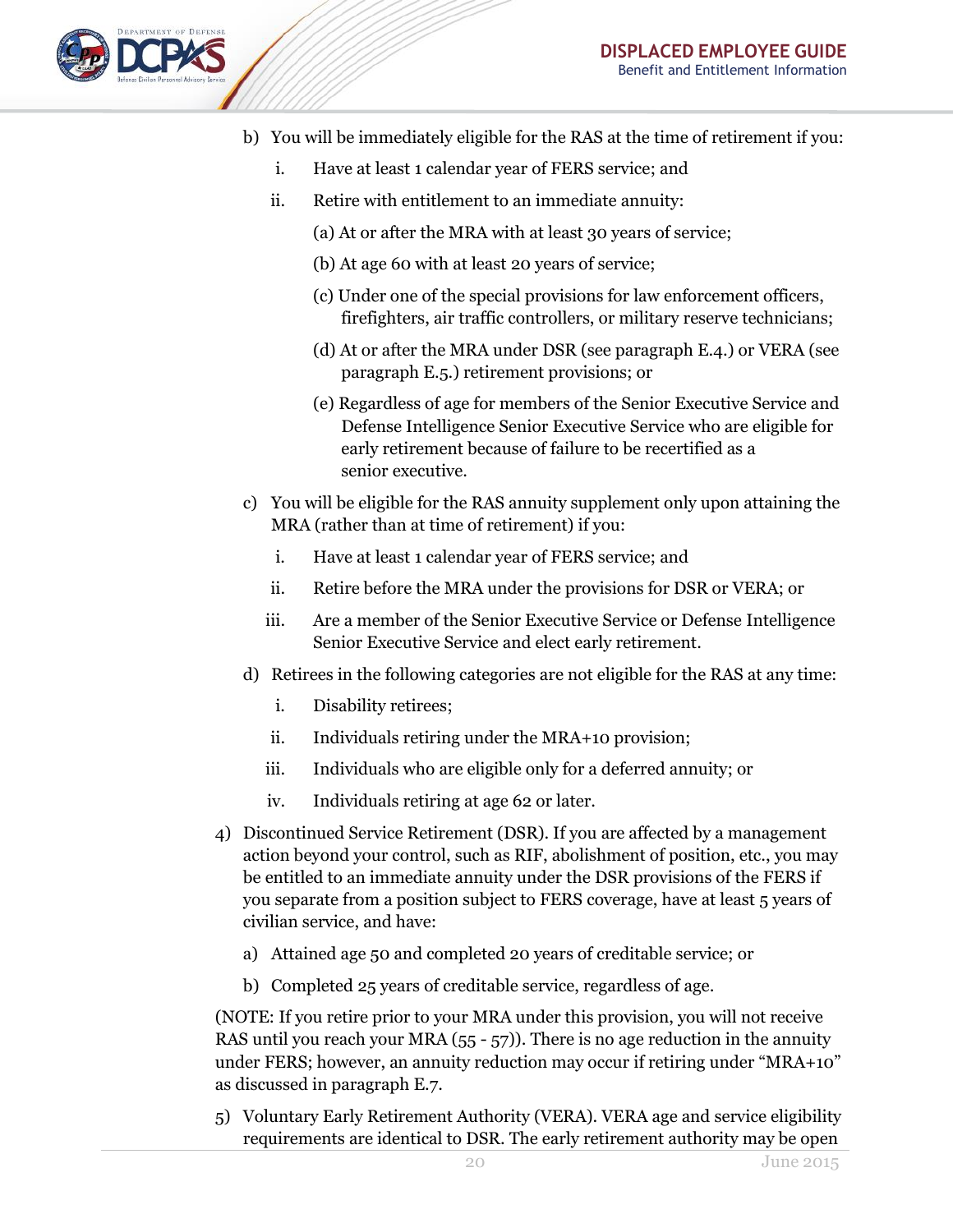

to all or to a selected group of employees; however, it is available only during a specified time period, or "window." VERA is a management tool used by organizations faced with downsizing, workforce restructuring, and/or base closure and realignment actions. VERA, however, is fundamentally different from DSR. DSR occurs as a result of an action against the will of an employee. VERA allows you to volunteer for retirement well in advance of the announcement or implementation of formal RIF procedures. Employees in receipt of a specific RIF separation notice or a decision notice of involuntary separation for misconduct or unacceptable performance are not eligible for VERA. If you are eligible for VERA and work in specified organizations or positions where it is being offered, you may volunteer to take early retirement if your departure would prevent the involuntary separation or demotion of another employee. Your separation must take place during the VERA opportunity period. Under FERS, there is no age reduction in the annuity. However, an annuity reduction may occur if retiring under "MRA+10" as discussed in paragraph C4.5.6.

(NOTE: If you retire prior to your MRA under this provision, you will not receive the RAS until you reach your MRA (55 - 57)). There is no age reduction in the annuity under FERS; however, an annuity reduction may occur if retiring under "MRA+10" as discussed in paragraph E.7.

6) Deferred Retirement. If you are ineligible for an immediate annuity, you may be entitled to a deferred annuity if you separated from a position subject to FERS coverage, have completed at least 5 years of creditable civilian service and have not received any refund of your retirement contributions. The table provided indicates age and service requirements for attaining eligibility.

| <b>AGE</b> | <b>YEARS OF SERVICE</b>  |
|------------|--------------------------|
| 62         | 5                        |
| 60         | 20                       |
| <b>MRA</b> | 30                       |
| <b>MRA</b> | $10*$                    |
|            | *denotes reduced benefit |

If you separate and apply for a deferred annuity at your MRA with at least 10 years of service (MRA+10), but less than 30 years of service, the benefit will be reduced at the rate of 5 percent a year for each year under age 62. There is no reduction if you have at least 20 years of service and the annuity begins at age 60 or later. Under a deferred annuity, health and life insurance benefits cannot be reinstated. If you wish to apply for deferred retirement under FERS, an application form (RI Form 92-19) can be downloaded at <http://www.opm.gov/forms/html/ri.asp> or requested from OPM at least 3 months in advance of the desired retirement date. The request should be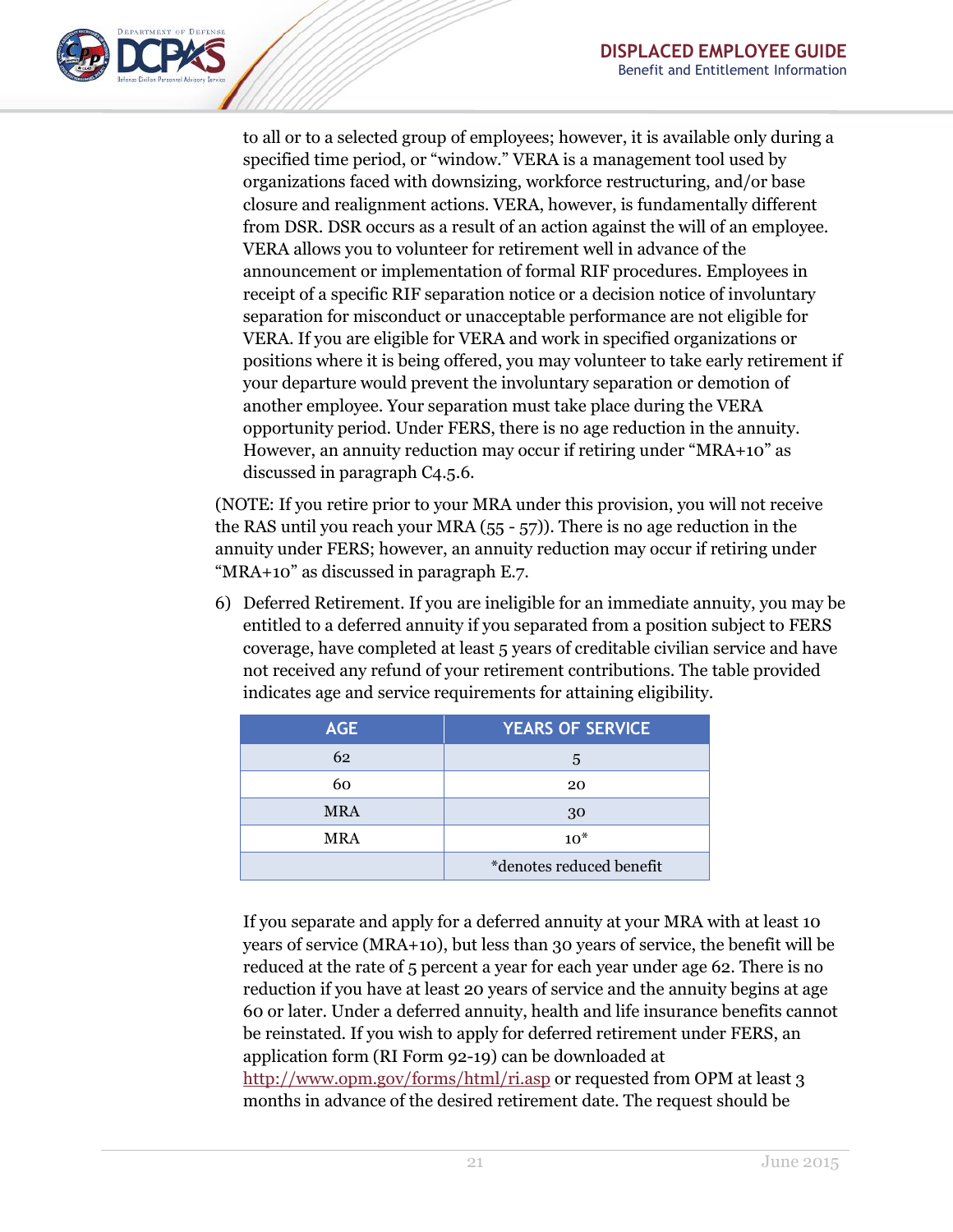

submitted to the following address: Office of Personnel Management Federal Employees Retirement System, P.O. Box 200, Boyers, PA 16017.

- 7) Postponed "MRA+10" Annuity.
	- a) If you are eligible for an MRA+10 immediate annuity upon separation, you may postpone receipt of the annuity in order to reduce or negate the age reduction for early retirement. Receipt of the annuity may be postponed until age 62. You must have at least 10 years of creditable Federal service (any required military deposits must be made prior to separation in order for the time to be creditable) and have met MRA at separation. For example, if your MRA is 56 years of age and you are separated with at least 10 years of service, the annuity would be reduced by 30 percent (62 -  $56 = 6 \times 5$  percent = 30 percent). If you decide to postpone the annuity (allowed by FERS), annuity payments could be started at your option at age 60. This would result in only a 10 percent reduction  $(62 - 60 = 2 \times 5$  percent = 10 percent). If you elect to wait until age 62, the retirement age reduction would be negated (62 - 62 = 0 x 5 percent = 0 percent). If you choose to postpone the annuity, you would be entitled to reinstate (upon annuity receipt) health insurance and life insurance. Insurance coverage would be available during the duration of retirement. Under a MRA+10 annuity, you will not be eligible for the RAS.
	- b) If you are not eligible for a MRA+10 annuity upon separation, but have 10 years of service and will be eligible for an MRA+10 deferred annuity when you reach your MRA, you may postpone receipt of the annuity in order to reduce or negate the age reduction for early retirement. Receipt of the annuity may be postponed until age 62. You must have at least 10 years of creditable Federal service and any required military deposits must be made prior to separation in order for the time to be creditable. Under a deferred MRA+10 annuity, health and life insurance benefits cannot be reinstated and you will not be eligible for the RAS.

(NOTE: See FERS 5 Percent Age Reduction Table, Appendix 5, to compute sample reduction.)

8) Refund of Retirement Contributions. On separation, you may withdraw your FERS contributions. Effective October 28, 2009, employees covered by FERS are permitted to make a redeposit of previously withdrawn contributions plus interest.

#### <span id="page-21-0"></span>**F. THRIFT SAVINGS PLAN (TSP) BENEFITS**

1) All employees separating from the Federal service, even if separated involuntarily by RIF, have several TSP options available. When you leave Federal service, your agency will give you a TSP Withdrawal letter. This letter will direct you to the TSP website at [http://www.tsp.gov](http://www.tsp.gov/) to download the necessary forms and booklets. Withdrawal options include one or any combination of three withdrawal options: a TSP life annuity, a single payment,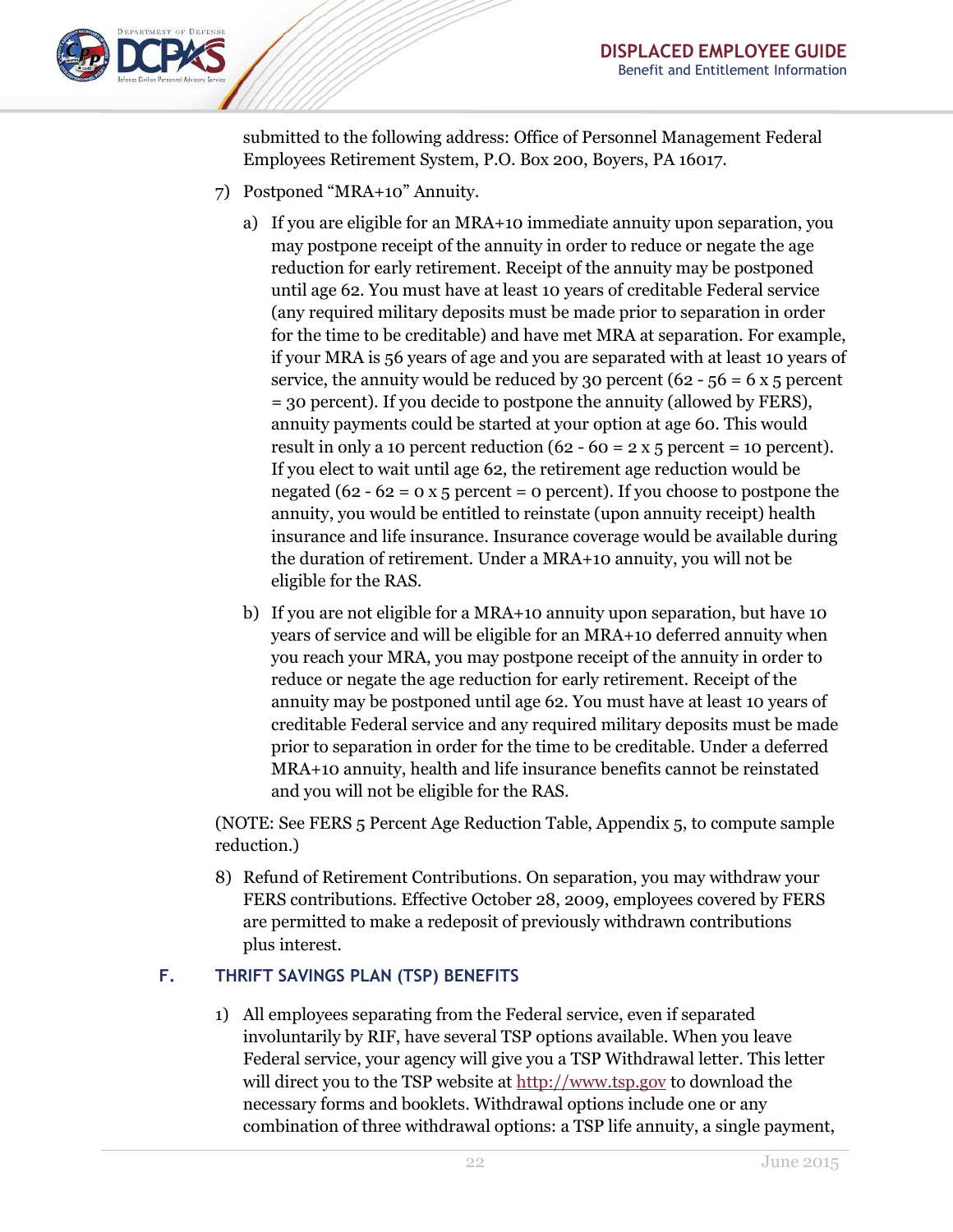

or a series of monthly payments. You may also transfer your account balance to an IRA or other acceptable retirement fund, or leave the money in your TSP account. If your vested account balance is less than \$200 when you leave Federal service, the TSP will automatically send you a check for the amount in your account. The check will be mailed to the address in your TSP account record. You cannot leave this money in the TSP or make any other withdrawal election.

- 2) If you leave your money in the TSP when you separate, you are required to exercise your payout options by withdrawing your account in a single payment or begin receiving monthly payments by April 1 of the year following the year you reach age 70½. If over age 70½ at separation, you must receive your account balance, or begin receiving monthly payments, by April 1 of the year following your separation from Federal service. If no withdrawal option is made to start receiving payments by this deadline, your account may be declared abandoned.
- 3) If you leave Federal service before the year in which you attain age 55 and withdraw the TSP account in a single payment (or a series of monthly payments not based on the IRS life expectancy tables), you will be assessed a 10 percent early withdrawal tax penalty on all direct payments received before age 59½. There is no early withdrawal penalty if you separate in the year, or after the year, you become age 55.

#### <span id="page-22-0"></span>**G. FEDERAL EMPLOYEES HEALTH BENEFITS (FEHB) PROGRAM** [\(http://www.opm.gov/insure/health\)](http://www.opm.gov/insure/health)

- 1) Annuitant Coverage. Your health insurance coverage continues if you retire under certain circumstances. Annuitants are entitled to the same benefits as active employees enrolled in the same plan. The cost will be the same as for active employees and will be deducted from your annuity. (Annuitants may not currently participate in premium conversion, the program that permits employees to save on their taxes by paying health insurance premiums with pre-tax money.) Government contributions continue at the same rate as for active employees. However, to continue enrollment after retirement, you must:
	- a) Retire on an immediate annuity (an annuity which begins to accrue no later than 1 month after the date of separation);
	- b) Have been enrolled in a plan under the FEHB Program during:
		- i. The 5 years of service immediately preceding retirement (coverage under CHAMPUS or TRICARE may count toward the 5 years as long as you are enrolled in FEHB at the time of separation); or
		- ii. For the full period(s) of service since your first opportunity to enroll (if such service is less than 5 years).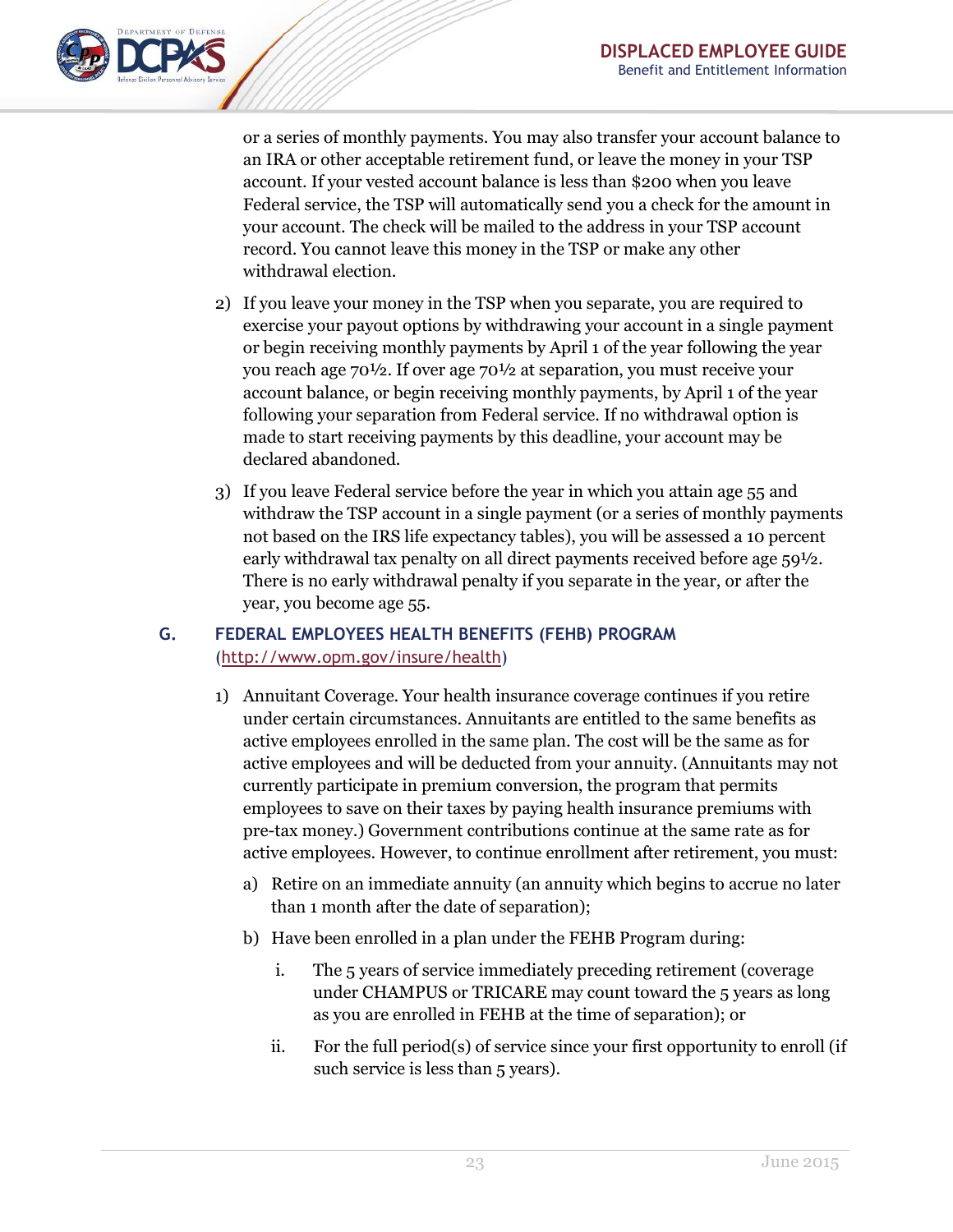

- 2) Automatic Waiver of FEHB Minimum Participation Requirement.
	- a) OPM will grant pre-approved waivers to DoD employees covered under the FEHB Program continuously since the beginning date of the DoD Voluntary Early Retirement Authority (VERA) and Voluntary Separation Incentive Pay (VSIP) period. Since the DoD VERA and VSIP authority is permanent, the VERA/VSIP period is renewed each fiscal year and lasts from October 1 to September 30. OPM will grant pre-approved waivers to DoD employees who:
		- i. Have been covered under the FEHB program continuously since October 1st for each succeeding fiscal year; and
		- ii. Retire during the DoD VERA/VSIP period; and
		- iii. Receive a VSIP; or
		- iv. Take early optional retirement; or
		- v. Take a discontinued service retirement based on an involuntary separation due to RIF, directed reassignment, reclassification to a lower grade, or abolishment of position.
- 3) Documentation. Your supporting HRO will provide necessary counseling to you and appropriate documentation to OPM in order to process the continuance of FEHB. If, as a retiring employee, you do not want continued enrollment, you may complete an SF 2809, Employee Health Benefit Registration Form, to cancel it.
- 4) Postponed FERS Annuities. If you are a FERS retiree separating at the minimum retirement age and 10 years of service (MRA+10), you have the option to postpone your annuity in order to reduce, or negate, the age reduction. If you choose to postpone the annuity, you will be entitled to reinstate (upon annuity receipt) health insurance coverage.
- 5) Separation Coverage. If you are not eligible for retirement and are separated by RIF, or voluntarily resign, you may elect conversion of health insurance coverage to a private policy or elect Temporary Continuation of Coverage (TCC). If you are involuntarily separated by RIF, or volunteer to be separated from a "surplus position," you may receive TCC based on 5 U.S.C. 8905a(d)(4). If you are eligible for this special TCC, you pay only the employee contribution for FEHB. If you are enrolled in health benefits on your separation date, you will be provided notification and an SF 2809, Health Benefits Registration Form, containing the procedures for electing the continued health insurance. If you are eligible, you have 60 days from the date of separation or receipt of the notification to enroll in TCC. Coverage ends after 18 months; however, there is a 31-day period to convert the coverage to a private policy.

(NOTE: TCC is a time-limited authority. Check with your local Human Resources Office to determine whether it is authorized.)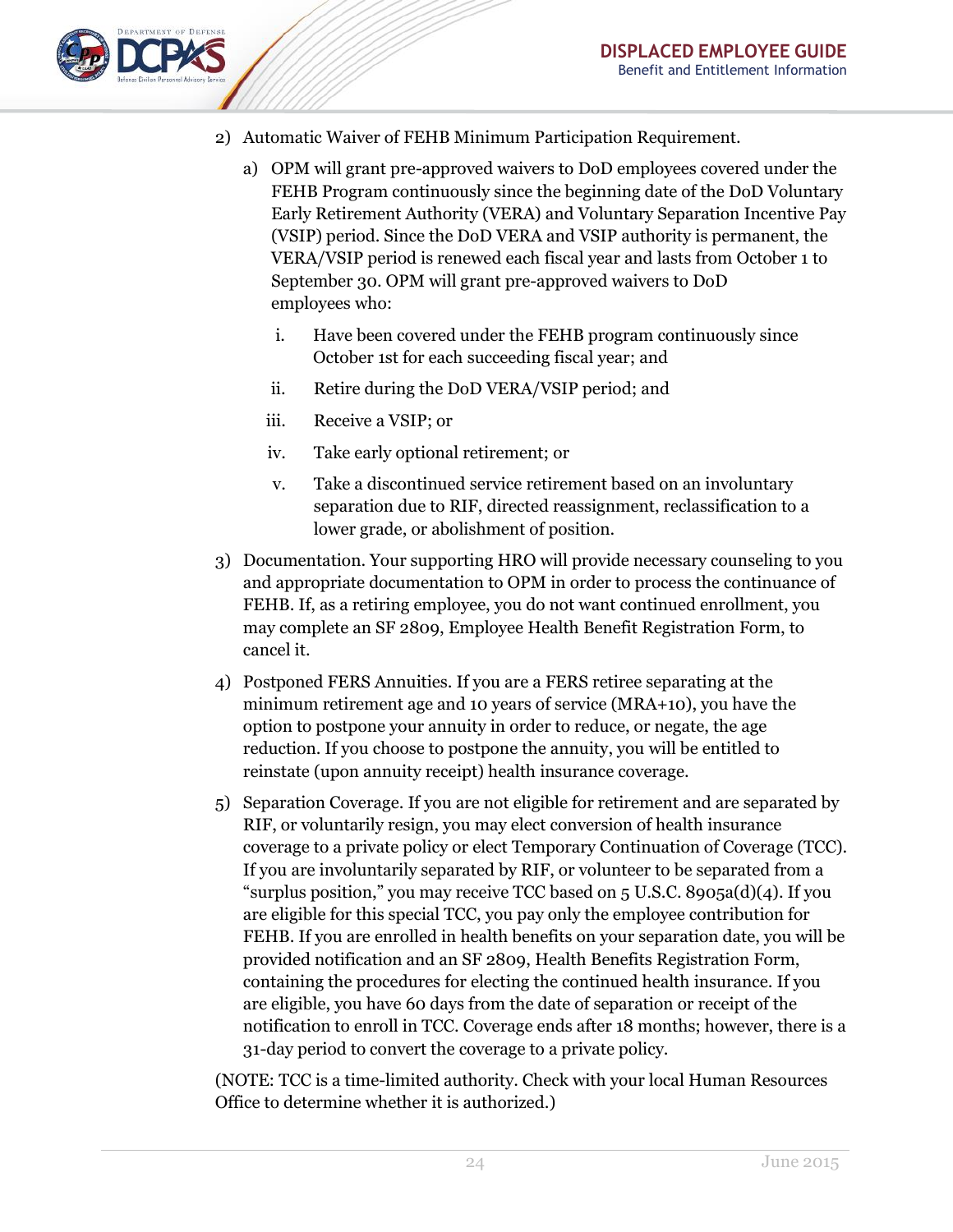

#### <span id="page-24-0"></span>**H. FEDERAL EMPLOYEES GROUP LIFE INSURANCE (FEGLI) PROGRAM** [\(http://www.opm.gov/insure/life\)](http://www.opm.gov/insure/life)

- 1) Annuitant Coverage.
	- a) CSRS or FERS Immediate Annuities. When you retire, you must make an election concerning life insurance. To continue life insurance into retirement, you must:
		- i. Retire from a position while insured;
		- ii. Not convert the coverage to an individual policy;
		- iii. Retire on an immediate annuity (that is, an annuity that begins to accrue no later than 1 month after you separate); and
		- iv. Have each type of life insurance coverage for the 5 years of service immediately preceding retirement or the full period of service during which the coverage was available, if less than 5 years.
	- b) You may choose from three levels of coverage for your basic insurance, a 75 percent reduction, a 50 percent reduction, or no reduction. Elected reductions begin at age 65 (or upon retirement if you are older than 65). The 75 percent reduction occurs at a rate of 2 percent per month; the 50 percent reduction at 1 percent a month. As a retiree, your premiums are based on the type of post-retirement coverage elected (SF-2818) and are deducted from the annuity.
	- c) If you choose to continue Option A coverage, the amount of insurance reduces after age 65 at the rate of 2 percent per month until Option A reaches \$2500.
	- d) You may choose from two levels of coverage for your Option B and Option C insurance: Full Reduction or No Reduction. However, if you do not make an election you will automatically get the Full Reduction.
		- i. Full Reduction: You continue to pay at the same rate as active employees up to age 65. Upon reaching age 65 there is no longer any cost to you; however, the value of the coverage is reduced by 2 percent per month until the amount is reduced 100 percent.
		- ii. No Reduction: You continue to pay at the same rate as active employees. Coverage will not reduce and premiums will continue to be withheld from the annuity after age 65. You may change to full reduction at any time.
	- e) Postponed FERS Annuities. FERS retirees, separating at the minimum retirement age with 10 years of service (MRA+10), have the opportunity to postpone their annuity in order to reduce or negate the age reduction. If you make this election, you may reinstate life insurance coverage upon commencement of the annuity.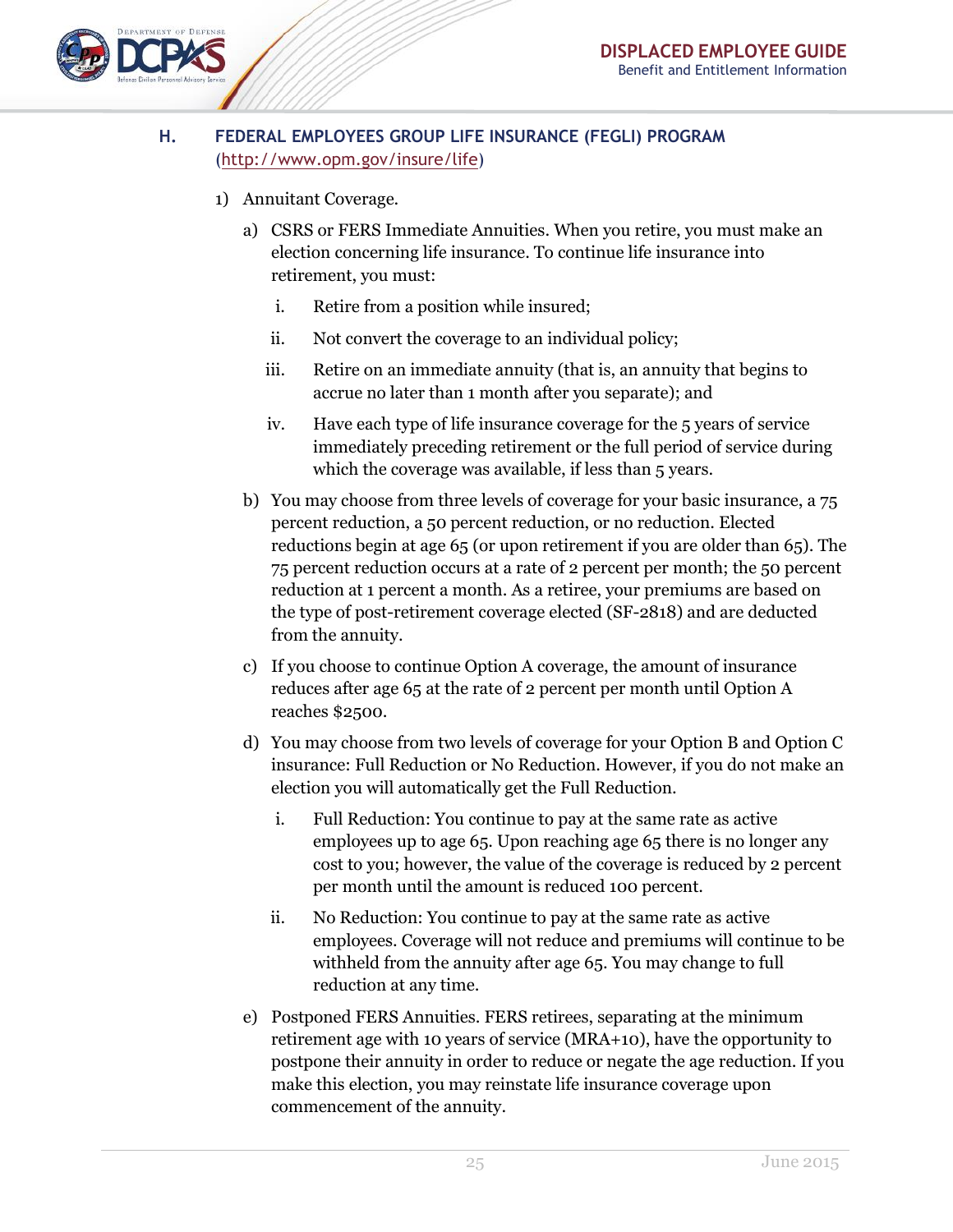

2) Separation Coverage. If you are enrolled in the FEGLI Program and will be separated, you will receive an Agency Certification of Insurance Status (SF 2821) indicating your enrollment is terminated. You will also receive a "Notice of Conversion Privilege" (SF 2819). If you desire conversion of the insurance coverage to an individual policy (in an amount equal to or less than the group life insurance), the reverse side of the SF 2819 must be completed. The SF 2821 must be attached to the SF 2819 and forwarded within 31 calendar days (60 calendar days if overseas) of the separation date or 60 calendar days ((90 calendar days if overseas) of the date of receipt of the SF 2819 (whichever allows the most time) to this address: Office of Federal Employees' Group Life Insurance, P.O. Box 2627, Jersey City, NJ 07303-2627.

(NOTE: This time frame applies to employees who lose FEGLI coverage on or after October 1, 2010.)

## <span id="page-25-1"></span><span id="page-25-0"></span>**5.0 APPEALS**

#### **A. RIF APPEALS**

If you are adversely affected by RIF and believe the RIF action deprived you of rights to which you would otherwise be entitled under the regulations of your agency or OPM, you may appeal such action to the MSPB. Appeals of RIF actions must be filed no later than 30 days after the effective date of the action being appealed, or 30 days after the date of receipt of the agency decision, whichever is later. However, if you are in a bargaining unit covered by a negotiated grievance procedure that was negotiated after the Civil Service Reform Act, and that does not exclude RIF, you must use the negotiated grievance procedure and may not appeal RIF actions to MSPB except in limited situations. Time limits and procedures for filing and processing a grievance under a negotiated grievance procedure are contained in the applicable collective bargaining agreement. Your RIF notice will provide the proper procedures for submitting an appeal or grievance. Appendix 1 contains the MSPB regulations covering RIF appeals.

#### <span id="page-25-2"></span>**B. PREPARING A RIF APPEAL**

If considering an appeal or grievance, you are urged to review the applicable regulations and all records and registers that have a bearing on the RIF action. This review has a very practical purpose. It may reveal an error or oversight that can be corrected, or substantiate to your satisfaction, that the action is proper. As a minimum, a review should serve to aid you in the preparation of an appeal or grievance.

#### <span id="page-25-3"></span>**C. GROUNDS FOR A RIF APPEAL**

Grounds for appeal include:

1) Improper retention of another employee in a lower subgroup or an employee with lower retention standing;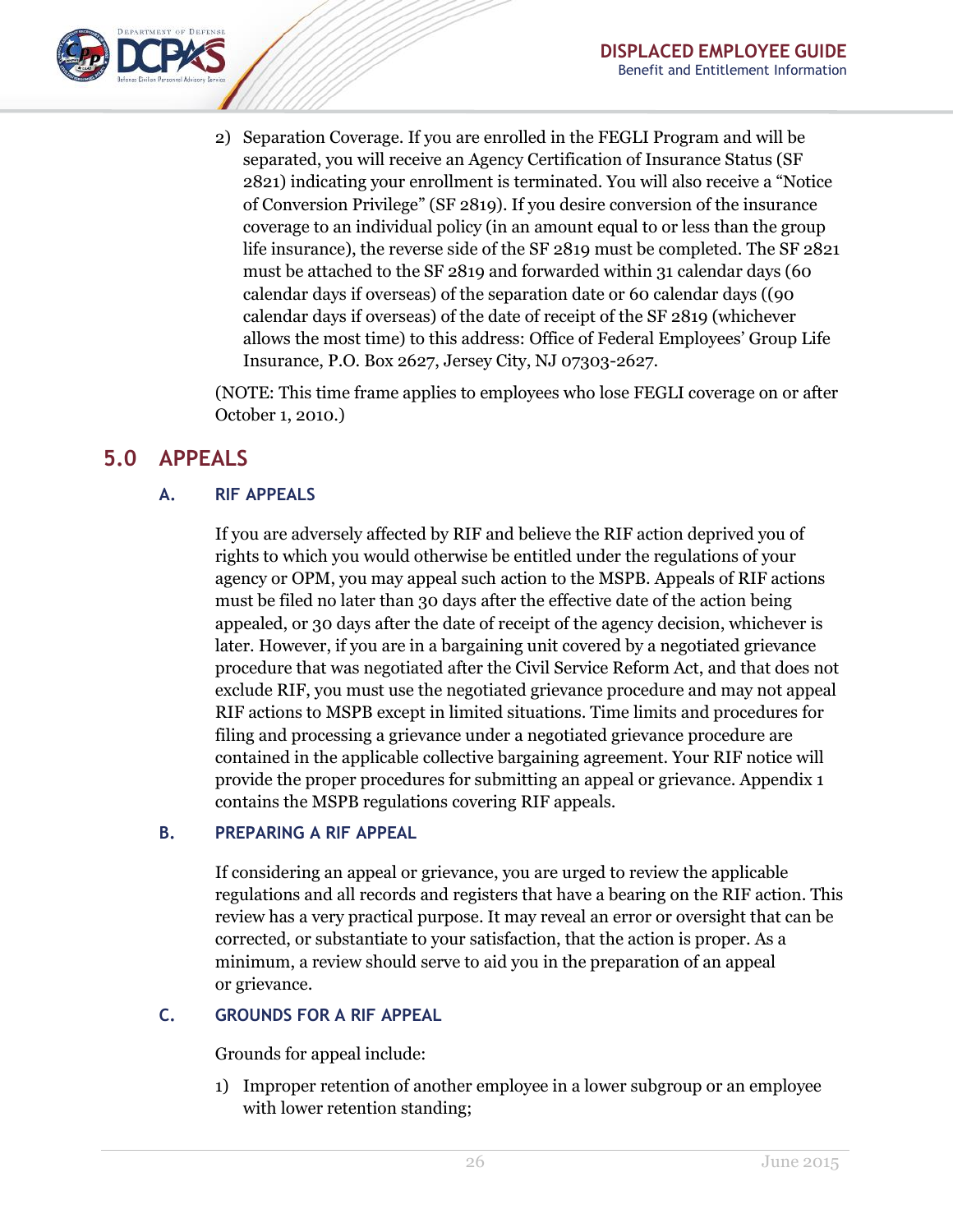

- 2) Insufficient advance notice given. Agencies must give a minimum 60-day written notice;
- 3) Inadequate reasons or failure to give reasons for regulatory exceptions;
- 4) Denial of your right to examine the regulations or to inspect the retention registers and related records;
- 5) Excessive restriction of the competitive area;
- 6) Improper tenure group assigned;
- 7) Violation of your veterans' preference;
- 8) Error in computing a service computation date; or
- 9) Failure of the installation to comply with its RIF administrative procedures.

#### <span id="page-26-0"></span>**D. MSPB APPEAL FORM**

The appeal form in Appendix 1 may be used to file an appeal of a RIF action. Employees also have the option of filing electronically, via E-Appeal at [https://e](https://e-appeal.mspb.gov/)[appeal.mspb.gov/.](https://e-appeal.mspb.gov/) E-Appeal is the only means allowed for filing an appeal electronically. An appeal may be filed at any time after the effective date of a RIF action, but not later than 30 calendar days after the effective date of that action. The appeal must be in writing and addressed to the appropriate office of the MSPB. MSPB addresses are listed in Appendix 1. If you decide to appeal a RIF action to the MSPB, the appeal must include:

- 1) The name, address, and telephone number of both the employee filing the appeal and the agency;
- 2) The action taken by the agency and its effective date;
- 3) A request for a hearing, if desired;
- 4) A statement of the reasons why you believe the agency action was wrong (Failure to raise a claim or defense in the appeal will not prohibit its submission at a later time, unless doing so would prejudice the rights of the other parties and unduly delay the proceedings.);
- 5) A statement of the action you would like the presiding officer to order;
- 6) The name, address and telephone number of your representative, if any;
- 7) Any relevant documents including the decision notice;
- 8) A statement as to whether you or anyone acting on your behalf has filed a grievance or complaint with any agency regarding this matter; and
- 9) Your signature or that of your representative, if any.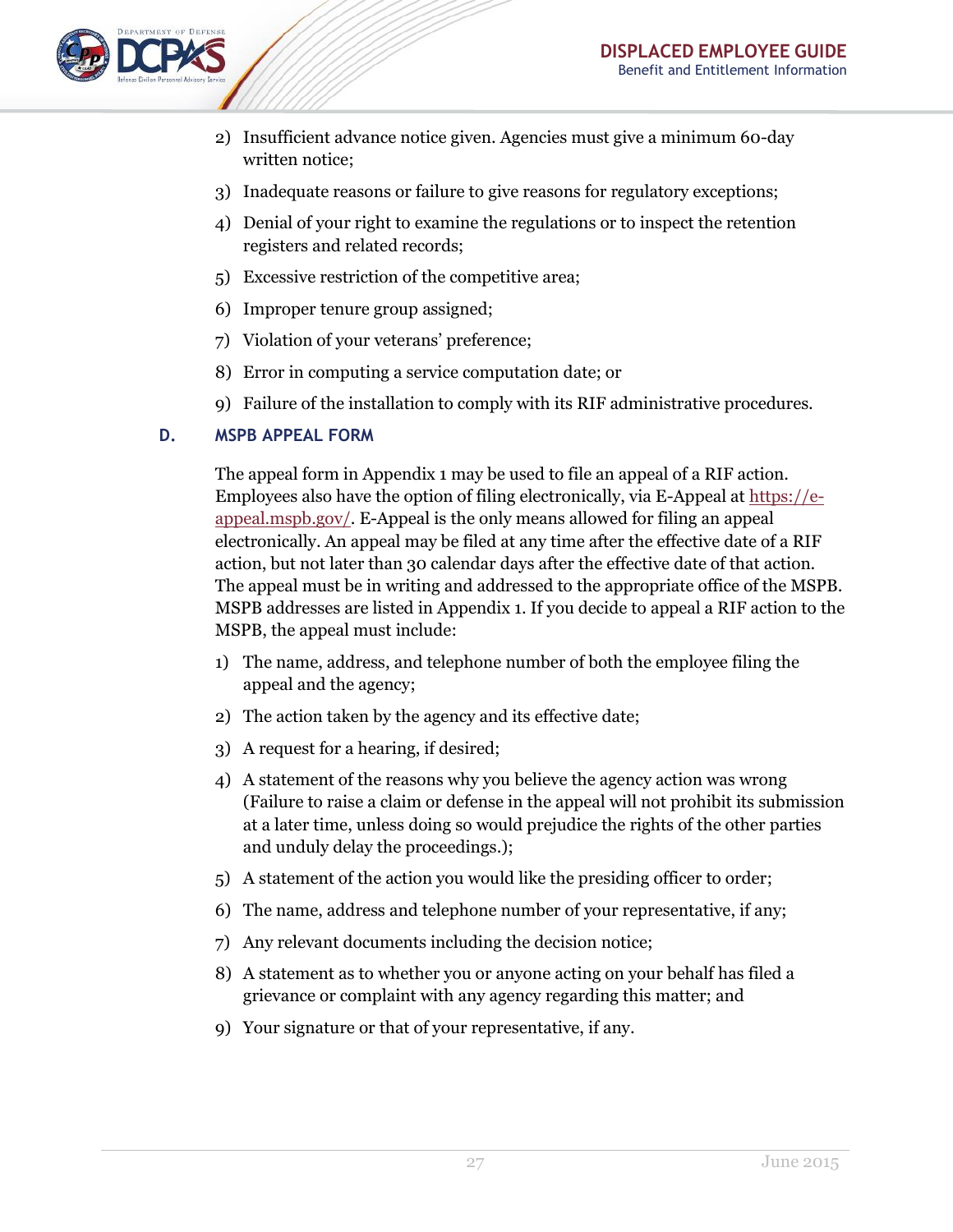

## <span id="page-27-0"></span>**APPENDIX 1**

#### **MERIT SYSTEMS PROTECTION BOARD (MSPB) APPEAL REGULATIONS AND FORM**

(NOTE: All DoD activities must insert a copy of the MSPB Appeal Regulations and Appeal Form when this Guide is issued to employees.)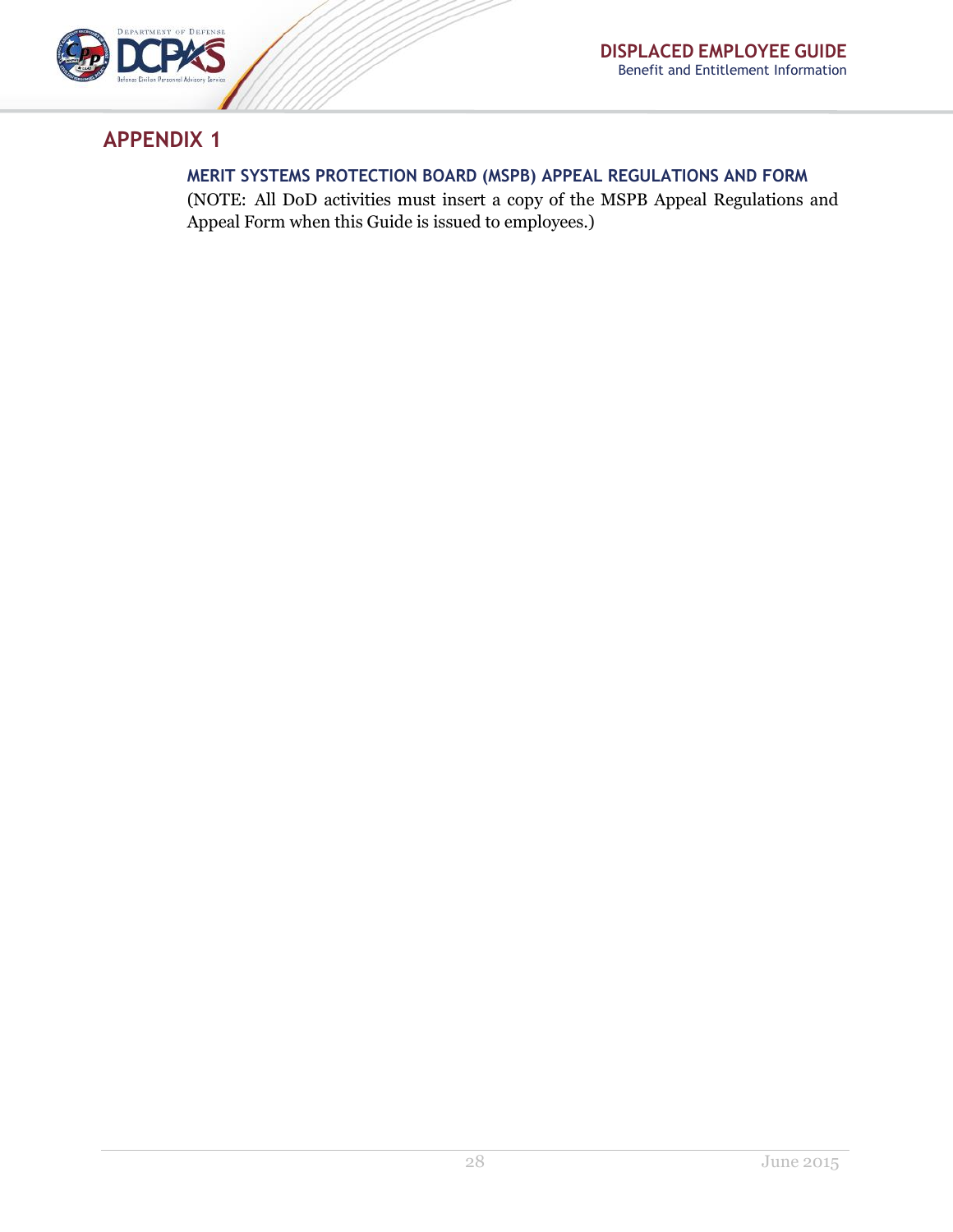

## **APPENDIX 2**

#### **CSRS GENERAL FORMULA COMPUTATION TABLE**

For Computing Basic Annuity Where High-Three Average Salary is \$5,000 or more

| <b>YEARS</b><br>OF. |                |                |          |                |               |                |                |                |          |          |                 |                 |
|---------------------|----------------|----------------|----------|----------------|---------------|----------------|----------------|----------------|----------|----------|-----------------|-----------------|
| <b>SERVICE</b>      | <b>O MONTH</b> | <b>1 MONTH</b> | 2 MONTH  | <b>3 MONTH</b> | <b>4MONTH</b> | <b>5 MONTH</b> | <b>6 MONTH</b> | <b>7 MONTH</b> | 8 MONTH  | 9 MONTH  | <b>10 MONTH</b> | <b>11 MONTH</b> |
| 5                   | 0.075000       | 0.076458       | 0.077917 | 0.079375       | 0.080833      | 0.082292       | 0.08375        | 0.085208       | 0.086667 | 0.088125 | 0.089583        | 0.091042        |
| 6                   | .092500        | .093958        | .095417  | .096875        | .098333       | .099792        | .101250        | .102708        | .104167  | .105625  | .107083         | .108542         |
|                     | .110000        | .111458        | .112917  | .114375        | .115833       | .117292        | .118750        | .120208        | .121667  | .123125  | .124583         | .126042         |
| 8                   | .127500        | .128958        | .130417  | .131875        | .133333       | .134792        | .136250        | .137708        | .139167  | .140625  | .142083         | .143542         |
| 9                   | .145000        | .146458        | .147917  | .149375        | .150833       | .152292        | .153750        | .155208        | .156667  | .158125  | .159583         | .161042         |
| 10                  | .162500        | .164167        | .165833  | .167500        | .169167       | .170833        | .172500        | .174167        | .175833  | .177500  | .179167         | .180833         |
| 11                  | .182500        | .184167        | .185833  | .187500        | .189167       | .190833        | .192500        | .194167        | .195833  | .197500  | .199167         | .200833         |
| 12.                 | .202500        | .204167        | .205833  | .207500        | .209167       | .210833        | .212500        | .214167        | .215833  | .217500  | .219167         | .220833         |
| 13.                 | .222500        | .224167        | .225833  | .227500        | .229167       | .230833        | .232500        | .234167        | .235833  | .237500  | .239167         | .240833         |
| 14.                 | .242500        | .244167        | .245833  | .247500        | .249167       | .250833        | .252500        | .254167        | .255833  | .257500  | .259167         | .260833         |
| 15                  | .262500        | .264167        | .265833  | .267500        | .269167       | .270833        | .272500        | .274167        | .275833  | .277500  | .279167         | .280833         |
| 16                  | .282500        | .284167        | .285833  | .287500        | .289167       | .290833        | .292500        | .294167        | .295833  | .297500  | .299167         | .300833         |
| 17                  | .302500        | .304167        | .305833  | .307500        | .309167       | .310833        | .312500        | .314167        | .315833  | .317500  | .319167         | .320833         |
| 18                  | .322500        | .324167        | .325833  | .327500        | .329167       | .330833        | .332500        | .334167        | .335833  | .337500  | .339167         | .340833         |
| 19                  | .342500        | .344167        | .345833  | .347500        | .349167       | .350833        | .352500        | .354167        | .355833  | .357500  | .359167         | .360833         |
| 20.                 | .362500        | .364167        | .365833  | .367500        | .369167       | .370833        | .372500        | .374167        | .375833  | .377500  | .379167         | .380833         |
| 21                  | .382500        | .384167        | .385833  | .387500        | .389167       | .390833        | .392500        | .394167        | .395833  | .397500  | .399167         | .400833         |
| 22.                 | .402500        | .404167        | .405833  | .407500        | .409167       | .410833        | .412500        | .414167        | .415833  | .417500  | .419167         | .420833         |
| 23                  | .422500        | .424167        | .425833  | .427500        | .429167       | .430833        | .432500        | .434167        | .435833  | .437500  | .439167         | .440833         |
| 24.                 | .442500        | .444167        | .445833  | .447500        | .449167       | .450833        | .452500        | .454167        | .455833  | .457500  | .459167         | .460833         |
| 25                  | .462500        | .464167        | .465833  | .467500        | .469167       | .470833        | .472500        | .474167        | .475833  | .477500  | .479167         | .480833         |
| 26                  | .482500        | .484167        | .485833  | .487500        | .489167       | .490833        | .492500        | .494167        | .495833  | .497500  | .499167         | .500833         |
| 27                  | .502500        | .504167        | .505833  | .507500        | .509167       | .510833        | .512500        | .514167        | .515833  | .517500  | .519167         | .520833         |
| 28.                 | .522500        | .524167        | .525833  | .527500        | .529167       | .530833        | .532500        | .534167        | .535833  | .537500  | .539167         | .540833         |
| 29.                 | .542500        | .544167        | .545833  | .547500        | .549167       | .550833        | .552500        | .554167        | .555833  | .557500  | .559167         | .560833         |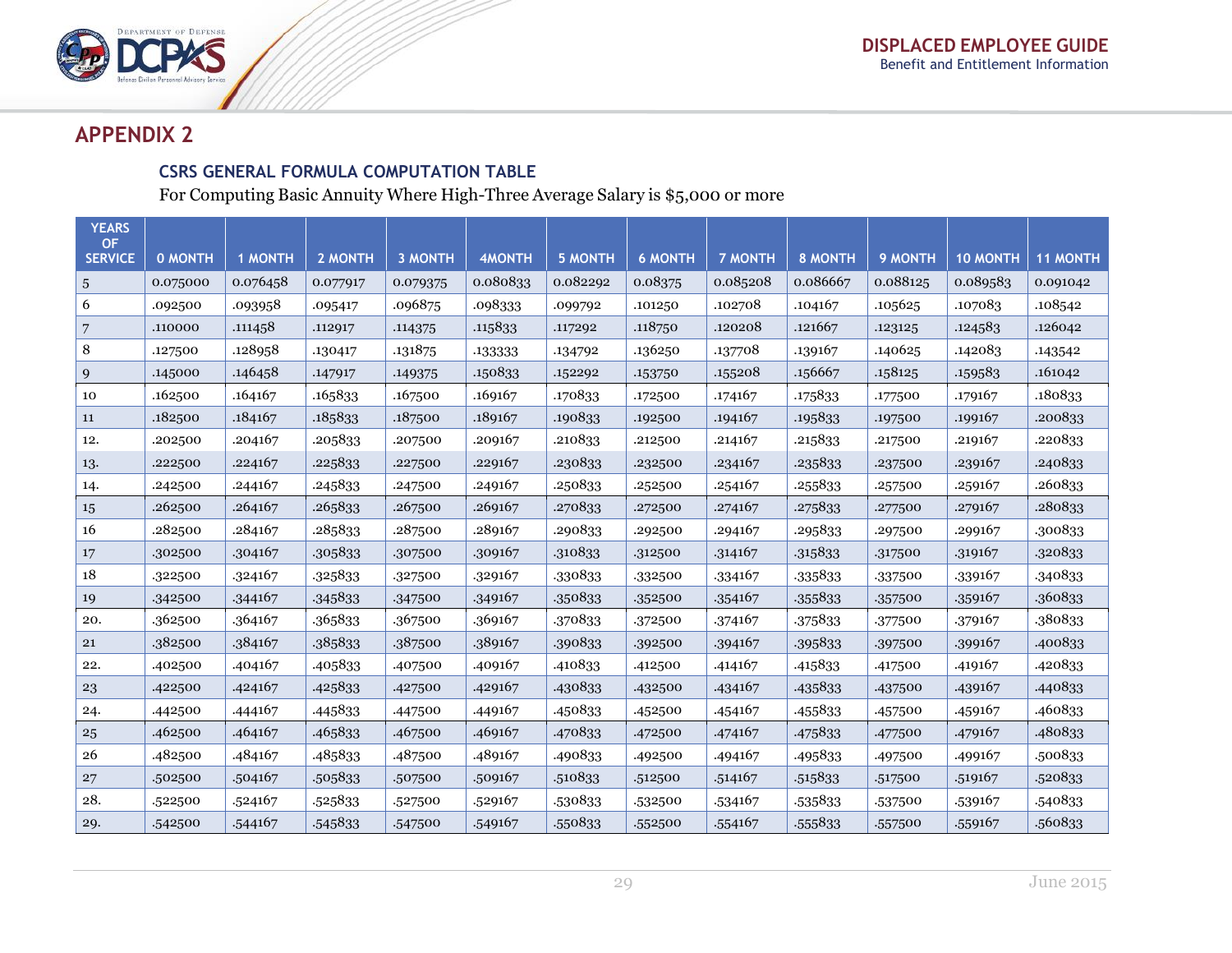

| <b>YEARS</b><br><b>OF</b><br><b>SERVICE</b> | <b>O MONTH</b> | <b>1 MONTH</b> | 2 MONTH | <b>3 MONTH</b> | <b>4MONTH</b> | <b>5 MONTH</b> | <b>6 MONTH</b> | <b>7 MONTH</b> | 8 MONTH | <b>9 MONTH</b> | <b>10 MONTH</b> | <b>11 MONTH</b>     |
|---------------------------------------------|----------------|----------------|---------|----------------|---------------|----------------|----------------|----------------|---------|----------------|-----------------|---------------------|
| 30                                          | .562500        | .564167        | .565833 | .567500        | .569167       | .570833        | .572500        | .574167        | .575833 | .577500        | .579167         | .580833             |
| 31                                          | .582500        | .584167        | .585833 | .587500        | .589167       | .590833        | .592500        | .594167        | .595833 | .597500        | .599167         | .600833             |
| 32.                                         | .602500        | .604167        | .605833 | .607500        | .609167       | .610833        | .612500        | .614167        | .615833 | .617500        | .619167         | .620833             |
| 33.                                         | .622500        | .624167        | .625833 | .627500        | .629167       | .630833        | .632500        | .634167        | .635833 | .637500        | .639167         | .640833             |
| 34.                                         | .642500        | .644167        | .645833 | .647500        | .649167       | .650833        | .652500        | .654167        | .655833 | .657500        | .659167         | .660833             |
| 35                                          | .662500        | .664167        | .665833 | .667500        | .669167       | .670833        | .672500        | .674167        | .675833 | .677500        | .679167         | .680833             |
| 36.                                         | .682500        | .684167        | .685833 | .687500        | .689167       | .690833        | .692500        | .694167        | .695833 | .697500        | .699167         | .700833             |
| 37.                                         | .702500        | .704167        | .705833 | .707500        | .709167       | .710833        | .712500        | .714167        | .715833 | .717500        | .719167         | .720833             |
| 38.                                         | .722500        | .724167        | .725833 | .727500        | .729167       | .730833        | .732500        | .734167        | .735833 | .737500        | .739167         | .740833             |
| 39.                                         | .742500        | .744167        | .745833 | .747500        | .749167       | .750833        | .752500        | .754167        | .755833 | .757500        | .759167         | .760833             |
| 40.                                         | .762500        | .764167        | .765833 | .767500        | .769167       | .770833        | .772500        | .774167        | .775833 | .777500        | .779167         | .780833             |
| 41                                          | .782500        | .784167        | .785833 | .787500        | .789167       | .790833        | .792500        | .794167        | .795833 | .797500        | .799167         | $80\%$ <sup>1</sup> |

To obtain the basic annuity, multiply the high-three average salary by the factor indicated under applicable years and months of service.

1. Annuity in excess of 80 percent which is produced by credit for unused sick leave is payable.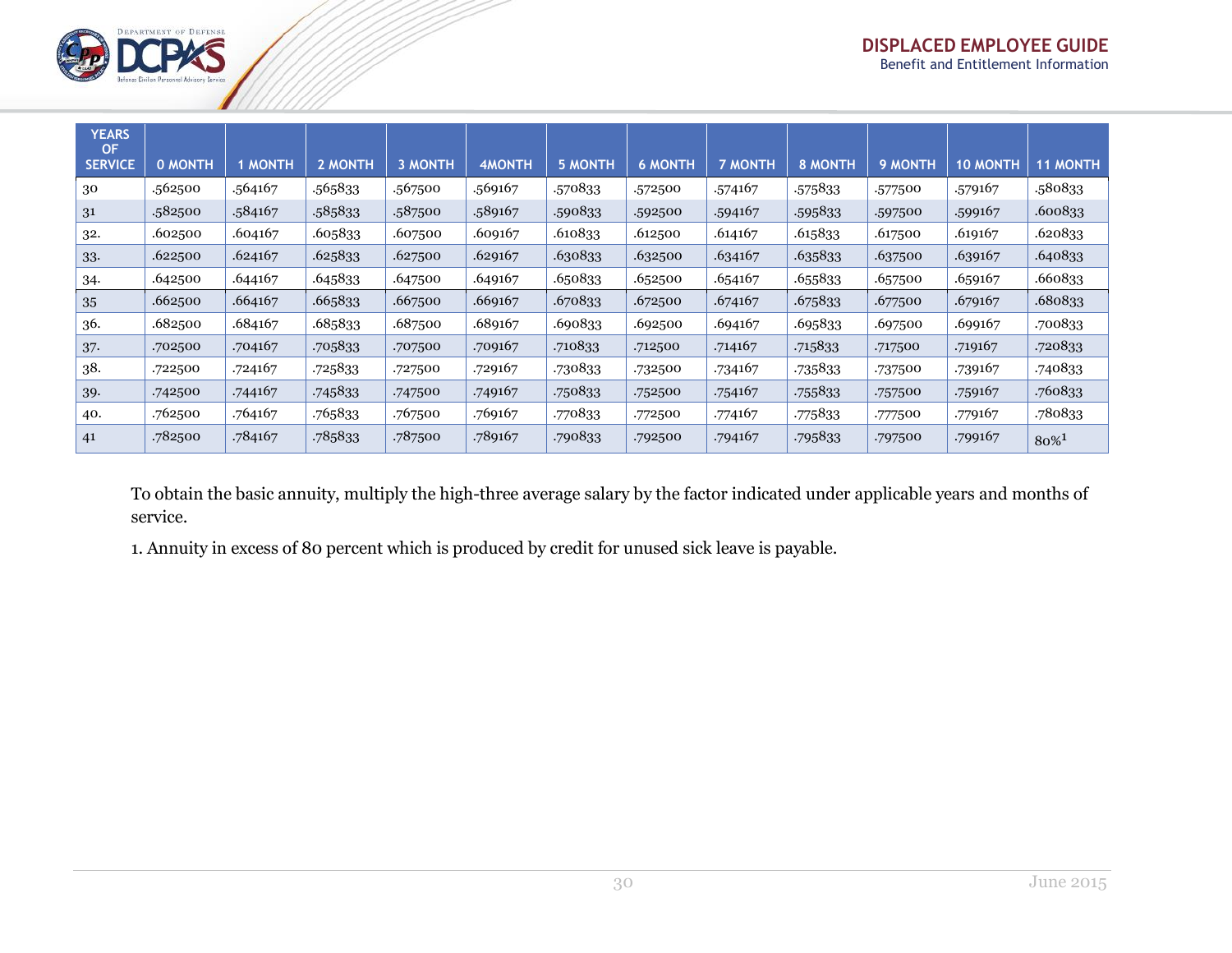

## **APPENDIX 3**

#### **FERS COMPUTATION TABLE 1% ACCRUAL FACTOR**

| <b>YEARS OF</b><br><b>SERVICE</b> | <b>0 MONTH</b> | <b>1 MONTH</b> | 2 MONTH  | <b>3 MONTH</b> | <b>4 MONTH</b> | <b>5 MONTH</b> | <b>6 MONTH</b> | <b>7 MONTH</b> | 8 MONTH  | 9 MONTH  | <b>10 MONTH</b> | <b>11 MONTH</b> |
|-----------------------------------|----------------|----------------|----------|----------------|----------------|----------------|----------------|----------------|----------|----------|-----------------|-----------------|
| $\mathbf{1}$                      | 0.010000       | 0.010833       | 0.011667 | 0.012500       | 0.013333       | 0.014167       | 0.015000       | 0.015833       | 0.016667 | 0.017500 | 0.018333        | 0.019167        |
| $\overline{2}$                    | 0.020000       | 0.020833       | 0.021667 | 0.022500       | 0.023333       | 0.024167       | 0.025000       | 0.025833       | 0.026667 | 0.027500 | 0.028333        | 0.029167        |
| 3                                 | 0.030000       | 0.030833       | 0.031667 | 0.032500       | 0.033333       | 0.034167       | 0.035000       | 0.035833       | 0.036667 | 0.037500 | 0.038333        | 0.039167        |
| 4                                 | 0.040000       | 0.040833       | 0.041667 | 0.042500       | 0.043333       | 0.044167       | 0.045000       | 0.045833       | 0.046667 | 0.047500 | 0.048333        | 0.049167        |
| 5                                 | 0.050000       | 0.050833       | 0.051667 | 0.052500       | 0.053333       | 0.054167       | 0.055000       | 0.055833       | 0.056667 | 0.057500 | 0.058333        | 0.059167        |
| 6                                 | 0.060000       | 0.060833       | 0.061667 | 0.062500       | 0.063333       | 0.064167       | 0.065000       | 0.065833       | 0.066667 | 0.067500 | 0.068333        | 0.069167        |
| 7                                 | 0.070000       | 0.070833       | 0.071667 | 0.072500       | 0.073333       | 0.074167       | 0.075000       | 0.075833       | 0.076667 | 0.077500 | 0.078333        | 0.079167        |
| 8                                 | 0.080000       | 0.080833       | 0.081667 | 0.082500       | 0.083333       | 0.084167       | 0.085000       | 0.085833       | 0.086667 | 0.087500 | 0.088333        | 0.089167        |
| 9                                 | 0.090000       | 0.090833       | 0.091667 | 0.092500       | 0.093333       | 0.094167       | 0.095000       | 0.095833       | 0.096667 | 0.097500 | 0.098333        | 0.099167        |
| 10                                | 0.100000       | 0.100833       | 0.101667 | 0.102500       | 0.103333       | 0.104167       | 0.105000       | 0.105833       | 0.106667 | 0.107500 | 0.108333        | 0.109167        |
| 11                                | 0.110000       | 0.110833       | 0.111667 | 0.112500       | 0.113333       | 0.114167       | 0.115000       | 0.115833       | 0.116667 | 0.117500 | 0.118333        | 0.119167        |
| 12                                | 0.120000       | 0.120833       | 0.121667 | 0.122500       | 0.123333       | 0.124167       | 0.125000       | 0.125833       | 0.126667 | 0.127500 | 0.128333        | 0.129167        |
| 13                                | 0.130000       | 0.130833       | 0.131667 | 0.132500       | 0.133333       | 0.134167       | 0.135000       | 0.135833       | 0.136667 | 0.137500 | 0.138333        | 0.139167        |
| 14                                | 0.140000       | 0.140833       | 0.141667 | 0.142500       | 0.143333       | 0.144167       | 0.145000       | 0.145833       | 0.146667 | 0.147500 | 0.148333        | 0.149167        |
| 15                                | 0.150000       | 0.150833       | 0.151667 | 0.152500       | 0.153333       | 0.154167       | 0.155000       | 0.155833       | 0.156667 | 0.157500 | 0.158333        | 0.159167        |
| 16                                | 0.160000       | 0.160833       | 0.161667 | 0.162500       | 0.163333       | 0.164167       | 0.165000       | 0.165833       | 0.166667 | 0.167500 | 0.168333        | 0.169167        |
| 17                                | 0.170000       | 0.170833       | 0.171667 | 0.172500       | 0.173333       | 0.174167       | 0.175000       | 0.175833       | 0.176667 | 0.177500 | 0.178333        | 0.179167        |
| 18                                | 0.180000       | 0.180833       | 0.181667 | 0.182500       | 0.183333       | 0.184167       | 0.185000       | 0.185833       | 0.186667 | 0.187500 | 0.188333        | 0.189167        |
| 19                                | 0.190000       | 0.190833       | 0.191667 | 0.192500       | 0.193333       | 0.194167       | 0.195000       | 0.195833       | 0.196667 | 0.197500 | 0.198333        | 0.199167        |
| 20                                | 0.200000       | 0.200833       | 0.201667 | 0.202500       | 0.203333       | 0.204167       | 0.205000       | 0.205833       | 0.206667 | 0.207500 | 0.208333        | 0.209167        |
| 21                                | 0.210000       | 0.210833       | 0.211667 | 0.212500       | 0.213333       | 0.214167       | 0.215000       | 0.215833       | 0.216667 | 0.217500 | 0.218333        | 0.219167        |
| 22                                | 0.220000       | 0.220833       | 0.221667 | 0.222500       | 0.223333       | 0.224167       | 0.225000       | 0.225833       | 0.226667 | 0.227500 | 0.228333        | 0.229167        |
| 23                                | 0.230000       | 0.230833       | 0.231667 | 0.232500       | 0.233333       | 0.234167       | 0.235000       | 0.235833       | 0.236667 | 0.237500 | 0.238333        | 0.239167        |
| 24                                | 0.240000       | 0.240833       | 0.241667 | 0.242500       | 0.243333       | 0.244167       | 0.245000       | 0.245833       | 0.246667 | 0.247500 | 0.248333        | 0.249167        |
| 25                                | 0.250000       | 0.250833       | 0.251667 | 0.252500       | 0.253333       | 0.254167       | 0.255000       | 0.255833       | 0.256667 | 0.257500 | 0.258333        | 0.259167        |
| 26                                | 0.260000       | 0.260833       | 0.261667 | 0.262500       | 0.263333       | 0.264167       | 0.265000       | 0.265833       | 0.266667 | 0.267500 | 0.268333        | 0.269167        |
| 27                                | 0.270000       | 0.270833       | 0.271667 | 0.272500       | 0.273333       | 0.274167       | 0.275000       | 0.275833       | 0.276667 | 0.277500 | 0.278333        | 0.279167        |
| 28                                | 0.280000       | 0.280833       | 0.281667 | 0.282500       | 0.283333       | 0.284167       | 0.285000       | 0.285833       | 0.286667 | 0.287500 | 0.288333        | 0.289167        |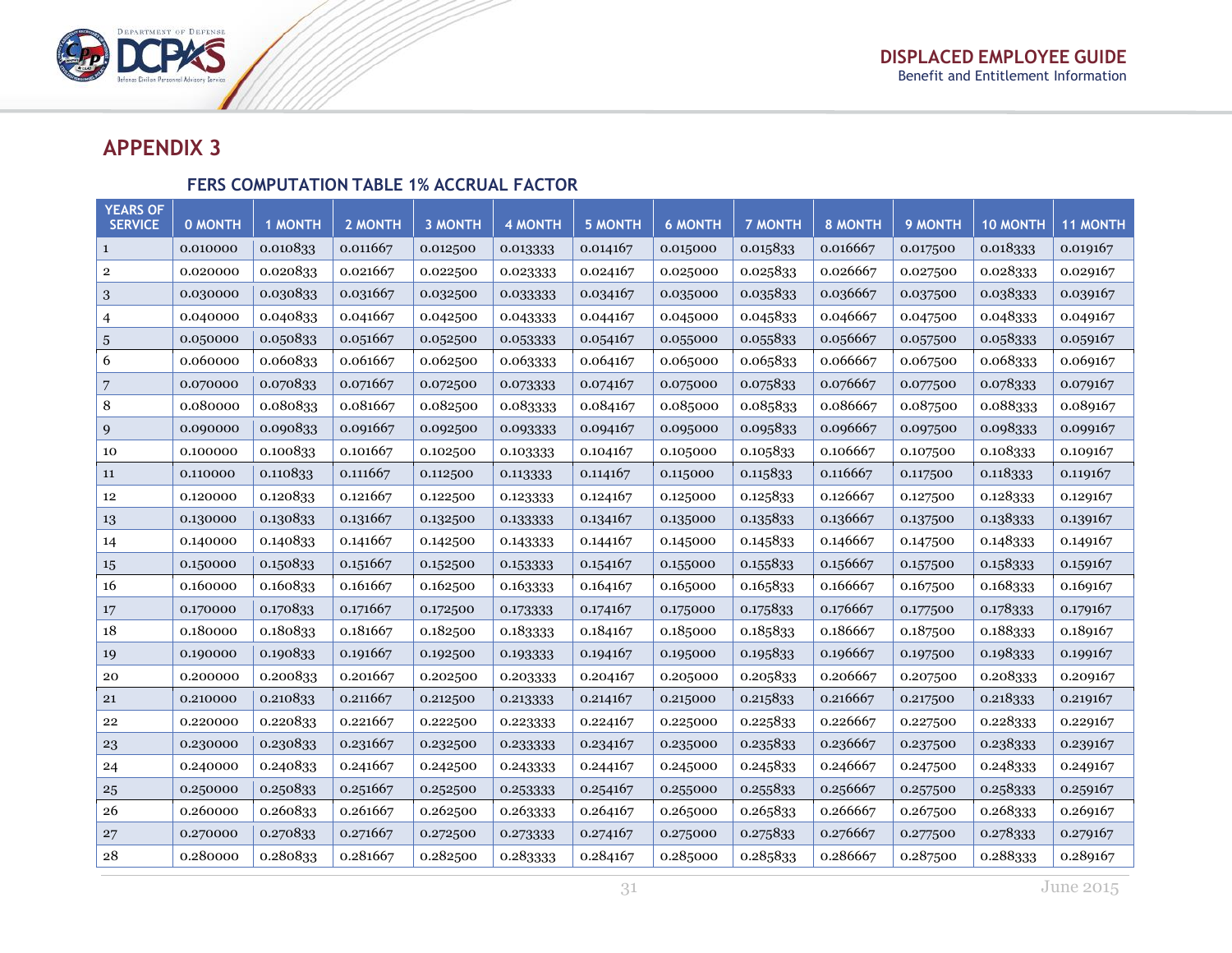

| <b>YEARS OF</b><br><b>SERVICE</b> | <b>O MONTH</b> | <b>MONTH</b> | 2 MONTH  | <b>3 MONTH</b> | <b>4 MONTH</b> | <b>5 MONTH</b> | <b>6 MONTH</b> | <b>7 MONTH</b> | 8 MONTH  | 9 MONTH  | <b>10 MONTH</b> | <b>11 MONTH</b> |
|-----------------------------------|----------------|--------------|----------|----------------|----------------|----------------|----------------|----------------|----------|----------|-----------------|-----------------|
| 29                                | 0.290000       | 0.290833     | 0.291667 | 0.292500       | 0.293333       | 0.294167       | 0.295000       | 0.295833       | 0.296667 | 0.297500 | 0.298333        | 0.299167        |
| 30                                | 0.300000       | 0.300833     | 0.301667 | 0.302500       | 0.303333       | 0.304167       | 0.305000       | 0.305833       | 0.306667 | 0.307500 | 0.308333        | 0.309167        |
| 31                                | 0.310000       | 0.310833     | 0.311667 | 0.312500       | 0.313333       | 0.314167       | 0.315000       | 0.315833       | 0.316667 | 0.317500 | 0.318333        | 0.319167        |
| 32                                | 0.320000       | 0.320833     | 0.321667 | 0.322500       | 0.323333       | 0.324167       | 0.325000       | 0.325833       | 0.326667 | 0.327500 | 0.328333        | 0.329167        |
| 33                                | 0.330000       | 0.330833     | 0.331667 | 0.332500       | 0.333333       | 0.334167       | 0.335000       | 0.335833       | 0.336667 | 0.337500 | 0.338333        | 0.339167        |
| 34                                | 0.340000       | 0.340833     | 0.341667 | 0.342500       | 0.343333       | 0.344167       | 0.345000       | 0.345833       | 0.346667 | 0.347500 | 0.348333        | 0.349167        |
| 35                                | 0.350000       | 0.350833     | 0.351667 | 0.352500       | 0.353333       | 0.354167       | 0.355000       | 0.355833       | 0.356667 | 0.357500 | 0.358333        | 0.359167        |
| 36                                | 0.360000       | 0.360833     | 0.361667 | 0.362500       | 0.363333       | 0.364167       | 0.365000       | 0.365833       | 0.366667 | 0.367500 | 0.368333        | 0.369167        |
| 37                                | 0.370000       | 0.370833     | 0.371667 | 0.372500       | 0.373333       | 0.374167       | 0.375000       | 0.375833       | 0.376667 | 0.377500 | 0.378333        | 0.379167        |
| 38                                | 0.380000       | 0.380833     | 0.381667 | 0.382500       | 0.383333       | 0.384167       | 0.385000       | 0.385833       | 0.386667 | 0.387500 | 0.388333        | 0.389167        |
| 39                                | 0.390000       | 0.390833     | 0.391667 | 0.392500       | 0.393333       | 0.394167       | 0.395000       | 0.395833       | 0.396667 | 0.397500 | 0.398333        | 0.399167        |
| 40                                | 0.400000       | 0.400833     | 0.401667 | 0.402500       | 0.403333       | 0.404167       | 0.405000       | 0.405833       | 0.406667 | 0.407500 | 0.408333        | 0.409167        |

To obtain the basic annuity, multiply the high-three average salary by the factor indicated under applicable years and months of service.

Example 1: Employee A retires at age 62 after 13 years and 6 months of Federal employment. His high-3 average salary is \$68,000. The one percent accrual factor for 13 years and 6 months is .135 (found in the "6 Month" column, line 13). Multiply .135 by \$68,000 to obtain Employee A's annual basic annuity amounting to \$9,180.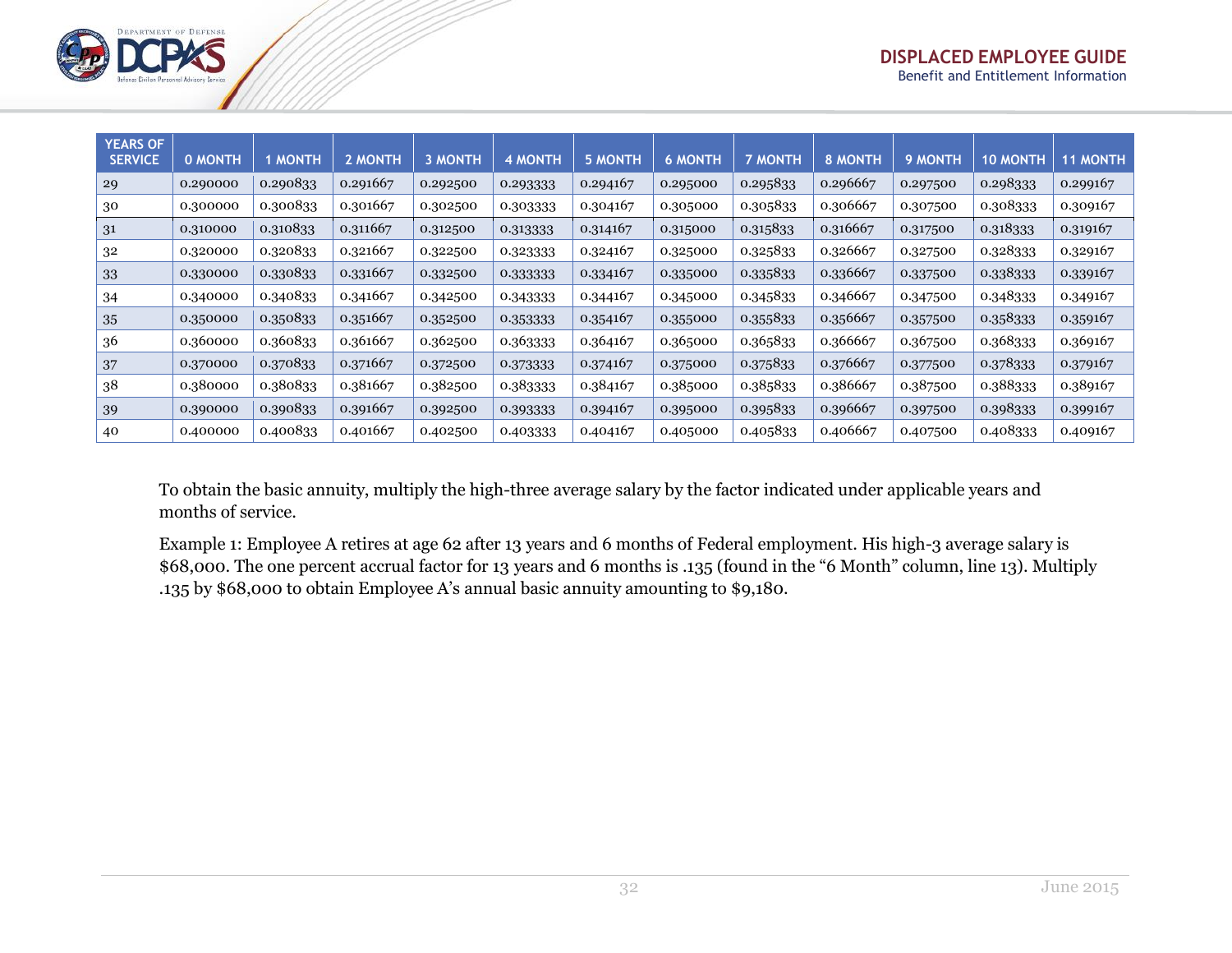

## **APPENDIX 4**

#### **CSRS 2% AGE REDUCTION TABLE**

Factors for Determining Reduction in Basic Annuity (Age 50 and completed 20 years of creditable service or regardless of age, completed 25 years of creditable service)

| <b>AGE AT</b><br><b>SEPARATION</b><br><b>AND AT LEAST</b><br><b>ONE DAY OVER</b> | 0<br><b>MONTH</b> | <b>MONTH</b> | $\overline{2}$<br><b>MONTH</b> | 3<br><b>MONTH</b> | $\overline{4}$<br><b>MONTH</b> | 5<br><b>MONTH</b> | 6<br><b>MONTH</b> | 7<br><b>MONTH</b> | 8<br><b>MONTH</b> | 9<br><b>MONTH</b> | 10<br><b>MONTH</b> | 11<br><b>MONTH</b> |
|----------------------------------------------------------------------------------|-------------------|--------------|--------------------------------|-------------------|--------------------------------|-------------------|-------------------|-------------------|-------------------|-------------------|--------------------|--------------------|
| 40                                                                               | 0.701667          | 0.703333     | 0.705000                       | 0.706667          | 0.708333                       | 0.710000          | 0.711667          | 0.713333          | 0.715000          | 0.716667          | 0.718333           | 0.720000           |
| 41                                                                               | 0.721667          | 0.723333     | 0.725000                       | 0.726667          | 0.728333                       | 0.730000          | 0.731667          | 0.733333          | 0.735000          | 0.736667          | 0.738333           | 0.740000           |
| 42                                                                               | 0.741667          | 0.743333     | 0.745000                       | 0.746667          | 0.748333                       | 0.750000          | 0.751667          | 0.753333          | 0.755000          | 0.756667          | 0.758333           | 0.760000           |
| 43                                                                               | 0.761667          | 0.763333     | 0.765000                       | 0.766667          | 0.768333                       | 0.770000          | 0.771667          | 0.773333          | 0.775000          | 0.776667          | 0.778333           | 0.780000           |
| 44                                                                               | 0.781667          | 0.783333     | 0.785000                       | 0.786667          | 0.788333                       | 0.790000          | 0.791667          | 0.793333          | 0.795000          | 0.796667          | 0.798333           | 0.800000           |
| 45                                                                               | 0.801667          | 0.803333     | 0.805000                       | 0.806667          | 0.808333                       | 0.810000          | 0.811667          | 0.813333          | 0.815000          | 0.816667          | 0.818333           | 0.820000           |
| 46                                                                               | 0.821667          | 0.823333     | 0.825000                       | 0.826667          | 0.828333                       | 0.830000          | 0.831667          | 0.833333          | 0.835000          | 0.836667          | 0.838333           | 0.840000           |
| 47                                                                               | 0.841667          | 0.843333     | 0.845000                       | 0.846667          | 0.848333                       | 0.850000          | 0.851667          | 0.853333          | 0.855000          | 0.856667          | 0.858333           | 0.860000           |
| 48                                                                               | 0.861667          | 0.863333     | 0.865000                       | 0.866667          | 0.868333                       | 0.870000          | 0.871667          | 0.873333          | 0.875000          | 0.876667          | 0.878333           | 0.880000           |
| 49                                                                               | 0.881667          | 0.883333     | 0.885000                       | 0.886667          | 0.888333                       | 0.890000          | 0.891667          | 0.893333          | 0.895000          | 0.896667          | 0.898333           | 0.900000           |
| 50                                                                               | 0.901667          | 0.903333     | 0.905000                       | 0.906667          | 0.908333                       | 0.910000          | 0.911667          | 0.913333          | 0.915000          | 0.916667          | 0.918333           | 0.920000           |
| 51                                                                               | 0.921667          | 0.923333     | 0.925000                       | 0.926667          | 0.928333                       | 0.930000          | 0.931667          | 0.933333          | 0.935000          | 0.936667          | 0.938333           | 0.940000           |
| 52                                                                               | 0.941667          | 0.943333     | 0.945000                       | 0.946667          | 0.948333                       | 0.950000          | 0.951667          | 0.953333          | 0.955000          | 0.956667          | 0.958333           | 0.960000           |
| 53                                                                               | 0.961667          | 0.963333     | 0.965000                       | 0.966667          | 0.968333                       | 0.970000          | 0.971667          | 0.973333          | 0.975000          | 0.976667          | 0.978333           | 0.980000           |
| 54                                                                               | 0.981667          | 0.983333     | 0.985000                       | 0.986667          | 0.988333                       | 0.990000          | 0.991667          | 0.993333          | 0.995000          | 0.996667          | 0.998333           | 1.000000           |

(NOTES: Multiply unreduced basic annuity by applicable factor shown above to calculate reduced retirement benefits. There may be further reductions.)

EXAMPLE: Under a voluntary early retirement authority, Charles retired at age 52 with 21 years of service. His birthday is February 22, 1963. He retired on June 30, 2015. His basic annuity (\$60,000) will be reduced by 2 percent for each year under age 55. Since he is 52 years, 4 months old at the time of his retirement, his basic annuity is reduced by a factor of **0.948333**. Multiply his basic annuity by this factor (\$60,000 x 0.948333). Charles' reduced basic annuity is \$56,900.